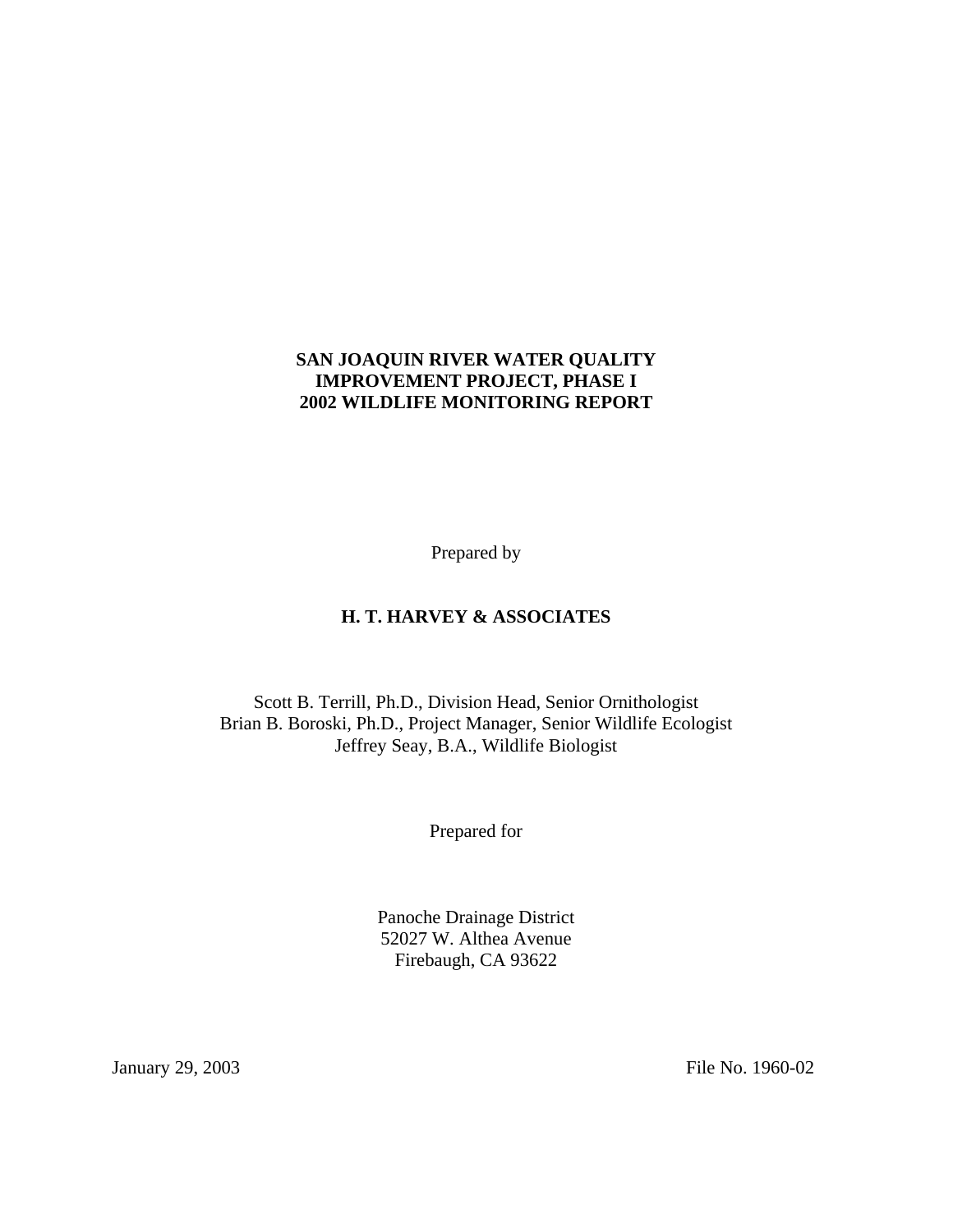## **TABLE OF CONTENTS**

| <b>BIRD CENSUSES</b> |    |
|----------------------|----|
|                      |    |
|                      |    |
| <b>RESULTS</b>       |    |
|                      |    |
|                      |    |
|                      |    |
|                      |    |
|                      |    |
|                      |    |
|                      | 20 |

# **TABLES:**

| Table 1. Avian census results at Panoche Drainage District's San Joaquin River Water Quality    |
|-------------------------------------------------------------------------------------------------|
| 9                                                                                               |
| Table 2. Killdeer egg-selenium concentrations at Panoche Drainage District's San Joaquin River  |
|                                                                                                 |
| Table 3. American Avocet and Black-necked Stilt egg-selenium and egg-boron concentrations at    |
| Panoche Drainage District's San Joaquin River Water Quality Improvement Project.  12            |
| Table 4. Killdeer egg-boron concentrations at Panoche Drainage District's San Joaquin River     |
| -14                                                                                             |
| Table 5. Geometric mean Killdeer egg-selenium and egg-boron concentrations from Panoche         |
| Drainage District's San Joaquin River Water Quality Improvement Project 14                      |
| Table 6. Summary of 2002 quality assurance/quality control data for selenium control spikes. 15 |
| Table 7. Summary of 2002 quality assurance/quality control data for selenium duplicates.  15    |
| Table 8. Summary of 2002 quality assurance/quality control data for boron control spikes and    |
|                                                                                                 |
| Table 9. Killdeer egg-selenium content from freshwater reference sites in the San Joaquin       |
|                                                                                                 |
|                                                                                                 |

## **FIGURES:**

| Figure 1. Location of the Panoche Drainage District's San Joaquin River Water Quality      |  |
|--------------------------------------------------------------------------------------------|--|
|                                                                                            |  |
| Figure 2. Location of reference eggs for Killdeer collected in the vicinity of the Panoche |  |
|                                                                                            |  |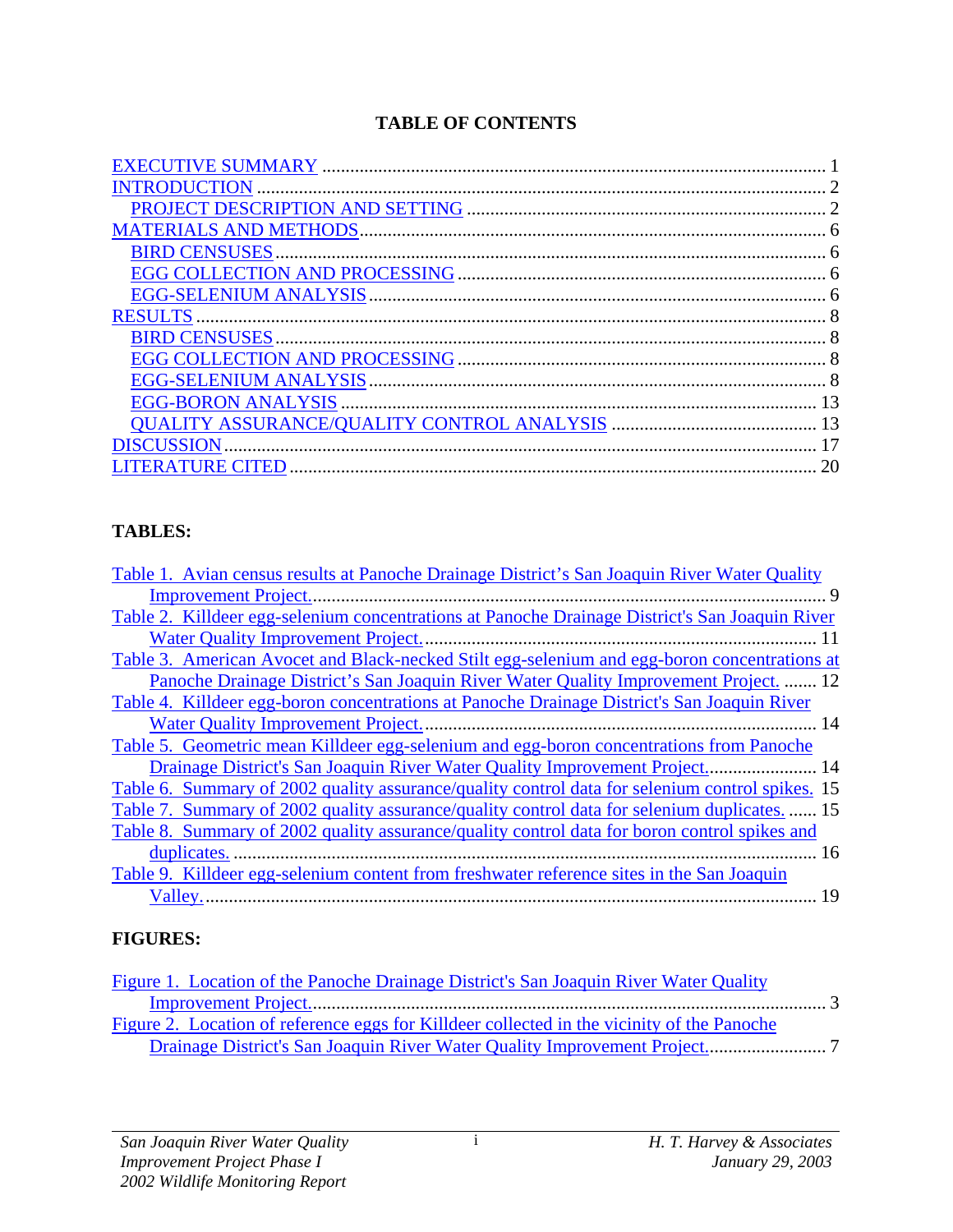## **EXECUTIVE SUMMARY**

This report presents the biological monitoring results for the second year of Phase I of the San Joaquin River Water Quality Improvement Project. This project is designed to reduce the amount of salt and selenium delivered to the San Luis Drain and Mud Slough through the Grassland Bypass. Thus far, approximately 1,800 acres of the 4,000-acre project site have been planted with salt tolerant crops and irrigated with agricultural drainwater.

An ornithologist monitored bird use on 2,500 acres of the project site on six occasions from April 10 to June 13, 2002. Avian species diversity and numbers were relatively low for a 2,500-acre site and comprised primarily species common in disturbed and ruderal habitats.

H. T. Harvey & Associates collected five Killdeer eggs, three American Avocet eggs, and two Black-necked Stilt eggs from within the project site. These eggs were analyzed for selenium and boron concentrations. Additionally, five Killdeer eggs were collected from the vicinity of the project to provide background selenium and boron information.

All of the eggs analyzed contained at least partially elevated egg-selenium concentrations. The combined recurvirostrid eggs (Black-necked Stilt and American Avocet) from the project site contained one egg within the range (3 to 7.9 ppm) that has been associated with an increased probability of effects on avian reproduction, three eggs within the range (8-18 ppm dry wt) associated with an increased probability of reduced hatchability, and one egg was in the range  $(>18 \text{ ppm})$  that has been associated with a high probability of reproductive effects, including reduced hatchability and increased occurrence of embryo deformities (teratogenesis).

The Killdeer eggs from the project site contained selenium concentrations within the range (8-18 ppm dry wt) associated with an increased probability of reduced hatchability. Mean egg-selenium levels in reference eggs for Killdeer collected within the vicinity of the project were significantly lower than those from the project site  $(t = 2.91, df = 8, P)$ <0.02). All of the Killdeer nests from which eggs were collected both on and off the project site were adjacent to or in close proximity to open drainwater ditches. These drainwater ditches were likely the source of the elevated selenium found in the sampled eggs.

The results of the boron analysis of the five Killdeer eggs collected from the project site (mean  $= 5.4$  ppm, range  $= 4.4 - 6.1$  ppm), the reference Killdeer eggs (mean  $= 3.6$  ppm, range  $= 3.0 - 4.2$  ppm), and the combined recurvirostrid eggs from the project site (mean  $= 6.0$  ppm, range  $= 4.9 - 10$  ppm), were above the 3 ppm dry weight background level. The presence of elevated boron-egg content indicates that boron should continue to be monitored in eggs collected from the project site.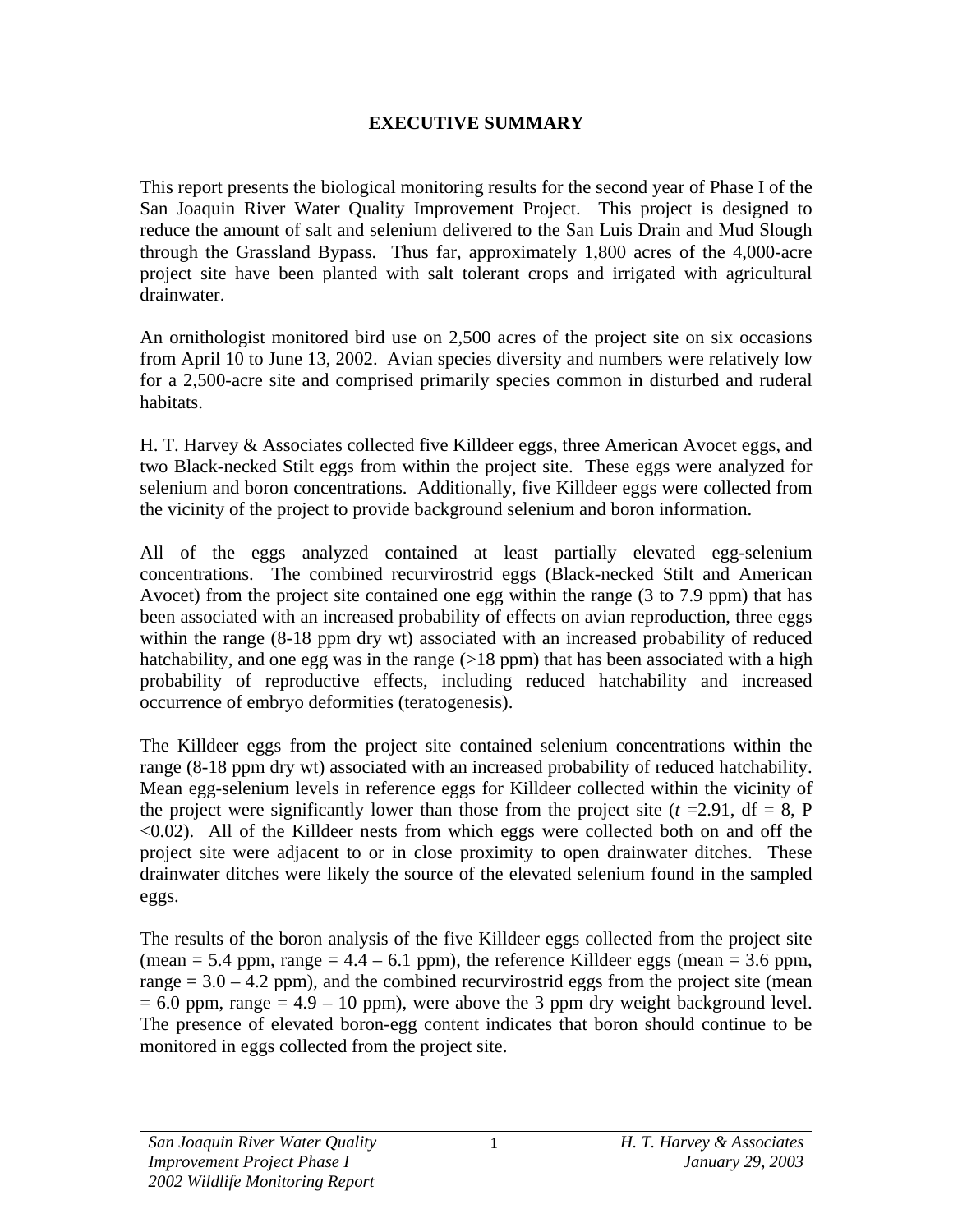## **INTRODUCTION**

The Panoche Drainage District implemented Phase I of the San Joaquin River Water Quality Improvement Project (SJRIP) to reduce the amount of salt and selenium delivered to the San Luis Drain and Mud Slough through the Grassland Bypass Project+. The Panoche Drainage district, acting as the lead agency under the California Environmental Quality Act (CEQA), prepared a Negative Declaration for this project in September 2000. The Negative Declaration included the provision that a biological monitoring program would be developed, in collaboration with the U. S. Fish and Wildlife Service (USFWS), that would be capable of detecting migratory bird impacts resulting from the project. This report represents the biological monitoring results for the second year (2002) of Phase I of the SJRIP.

# **PROJECT DESCRIPTION AND SETTING**

Only a portion of Phase I was put into effect in 2002. Approximately 1,800 acres of crops were planted on the roughly 4,000 acres obtained by the Panoche Drainage District. The project site is located west of the city of Firebaugh in Fresno County, California. The irregularly shaped project site is bordered on the north by the Main Canal and on the south by the Delta-Mendota Canal. Russell Avenue borders the eastern edge, and the western edge extends nearly to Fairfax Avenue (Figure 1).

The project is the initial development of an In-Valley Treatment/Drainage Reuse Facility on up to 6,200 acres of land within the Grassland Drainage Area (GDA) (Figure 1). The reuse facility would dedicate specific lands for the irrigation of salt-tolerant crops with subsurface drainwater to reduce drainwater volume; treat the concentrated drainwater to remove salt, selenium, and boron; and eventually dispose of the removed salts to prevent them from discharging into the San Joaquin River. The facility will process up to onequarter of the total drainwater produced in the GDA (25 percent of 52,000 acre-feet or approximately 15,000 acre-feet) and would be implemented in three phases, described in more detail below:

- Phase I: Purchase of land and planting of salt-tolerant crops
- Phase II: Installation of subsurface drainage and collection systems, initial treatment system
- Phase III: Complete construction of treatment removal and salt disposal systems

In phase I, subsurface drainwater from the GDA is used to irrigate salt-tolerant crops on land ideally situated for this purpose. The land is adjacent to the channels containing collected drainwater, so the water can easily be captured and placed on the land. Since this land is also the lowest in elevation within the drainage area, collected water can be applied without excessive pumping costs. Four thousand acres have been purchased to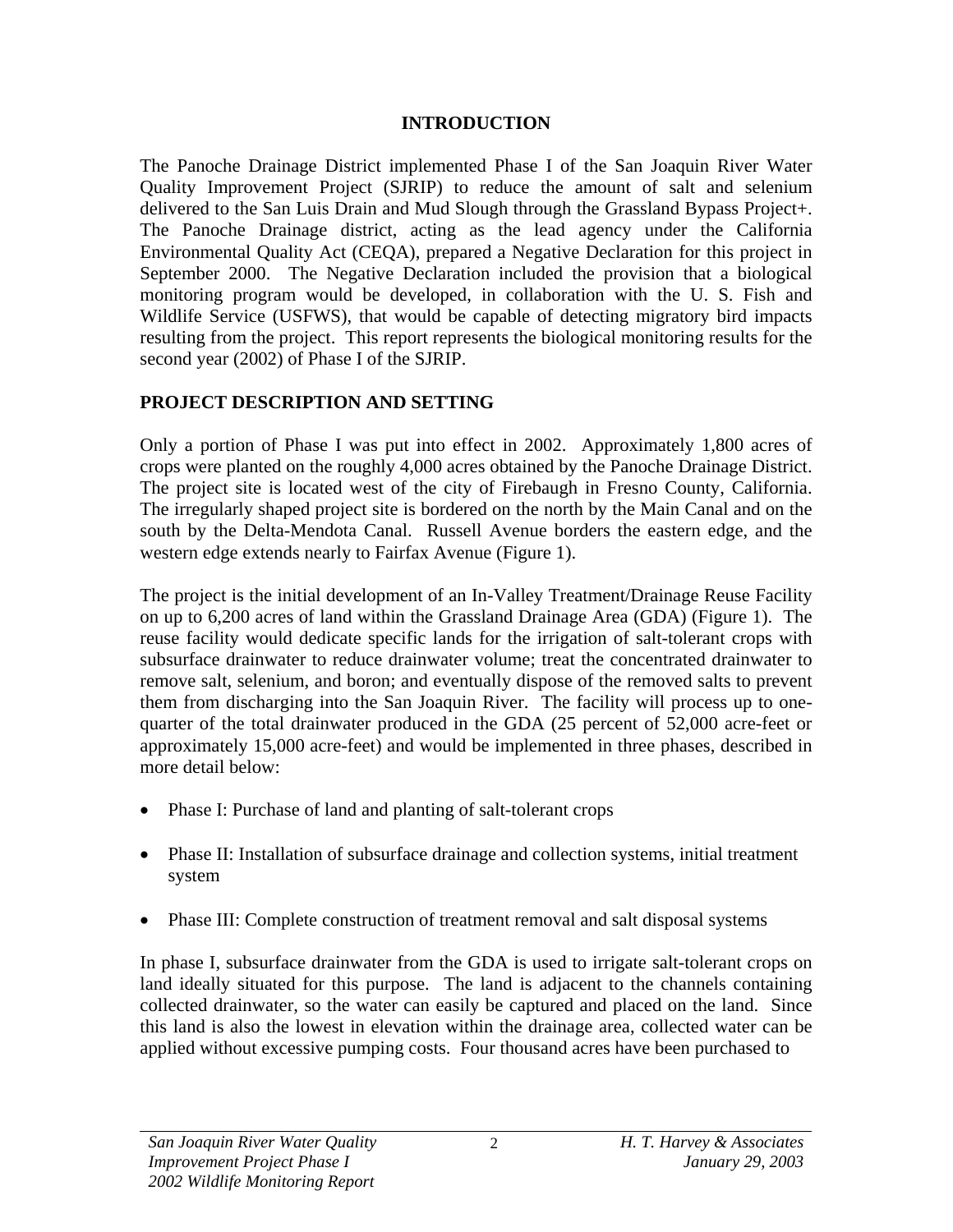

**Figure 1. Location of the Panoche Drainage District's San Joaquin River Water Quality Improvement Project.**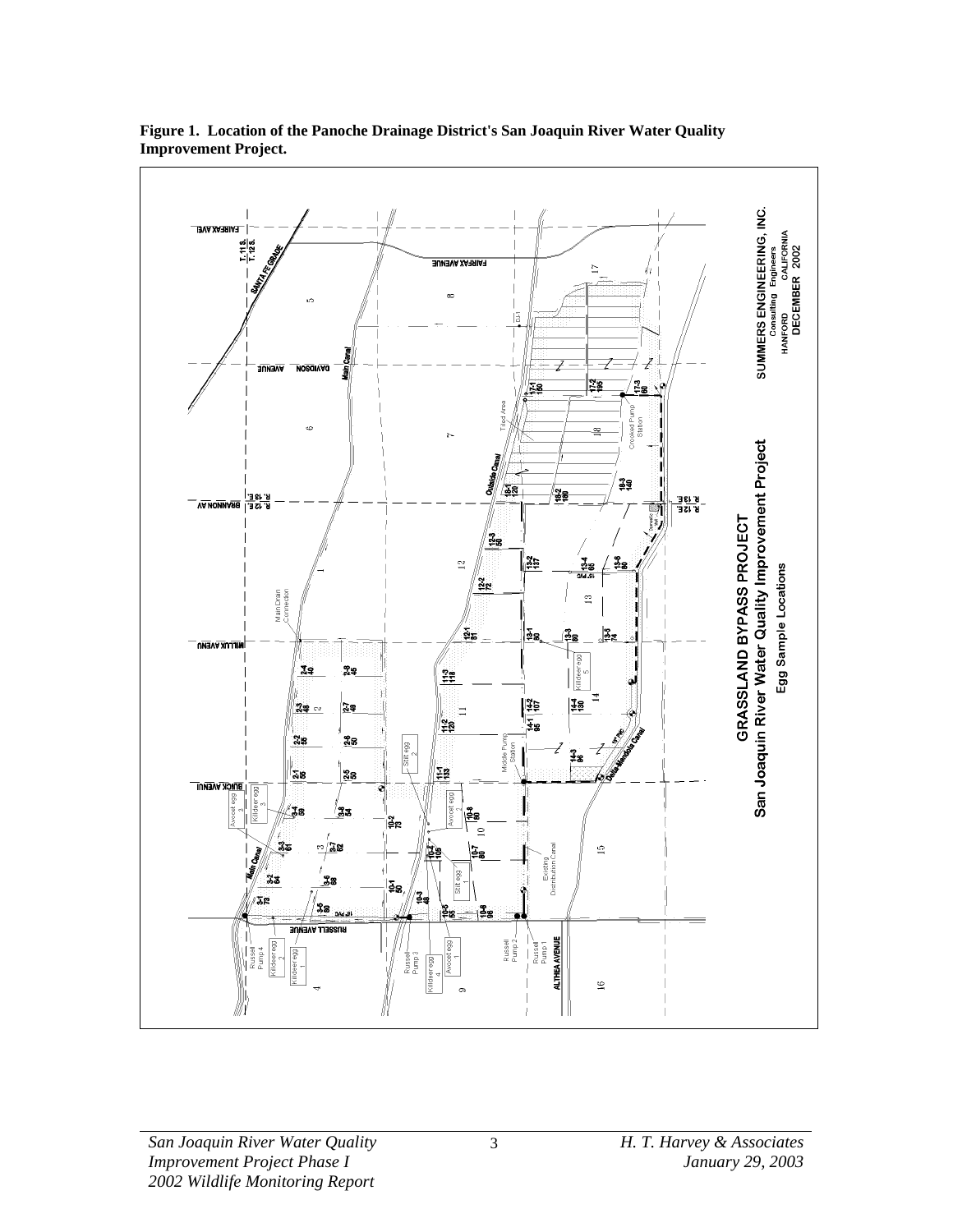date. Approximately 1,800 acres were planted in 2001 and irrigated with water that otherwise would have been discharged to the San Joaquin River. Ongoing monitoring of soil and water constituents will occur to prevent irreversible changes and to protect groundwater.

Under Phase II, saline water will continue to be applied to the lands developed in Phase I. Subsurface drainage systems will be installed to leach the land and maintain a favorable salt balance. The water percolating below the root zone would be captured in the drainage system and passed on to the next, more salt-tolerant crop. In Phase II, the system would sequentially reuse drainwater on increasingly salt-tolerant crops to concentrate and decrease the volume of drainwater. The salt, selenium, and other constituents would be collected in the water coming out of the subsurface drainage systems. An initial treatment phase would remove the salt and the selenium, and much of the other constituents from the water, leaving usable water for agriculture or possibly other beneficial uses. The treatment system will be designed to incorporate into any point in the reuse system. The salt would be deposited in approved waste units and not discharged to the San Joaquin River, resulting in additional reductions in salt and selenium discharges to the river.

The final Phase III would provide for maximum improvement of water quality in the San Joaquin River and meet the ultimate reductions needed to meet future water-quality objectives. This phase includes expanding the initial treatment (under Phase II) with additional treatment facilities and waste-disposal units.

Each phase of the facility would significantly reduce the quantity of drainwater discharged to the San Joaquin River. The treatment systems could also produce water sufficient in quality for reuse on agricultural lands within the GDA. The project would be designed to help the Grasslands Area Farmers meet applicable water quality objectives for Water Year 2006 (October 1, 2005). The applicable annual selenium load limit for 2006 (based on the current applicable total maximum monthly load) is 3,087 pounds. In comparison, the load value in the existing 1995 Use Agreement for Water Year 2001 is 5,661 lbs. Such a large reduction requires implementation of additional methods of drainage management.

Phase I of the facility was evaluated in an Initial Study and Negative Declaration adopted September 9, 2000 by Panoche Drainage District. Phases II and III of the facility were evaluated in the Grassland Bypass Project EIS/EIR finalized May 25, 2001. The current project (Phase I) has independent utility and does not foreclose consideration of alternatives to the larger project or to the project site. Even if the In-Valley Treatment/Drainage Reuse Project were to stop at Phase I without the later phases being implemented, it has value on its own for drainage management in the Panoche Drainage District and in the GDA. In addition, the changes in proposed cropping patterns are not irreversible should the later phases not be implemented.

A portion of the project site was evaluated for conversion to salt-tolerant crops and drainage reuse in 1997 by Mercy Springs Water District, which encompasses 3,392 acres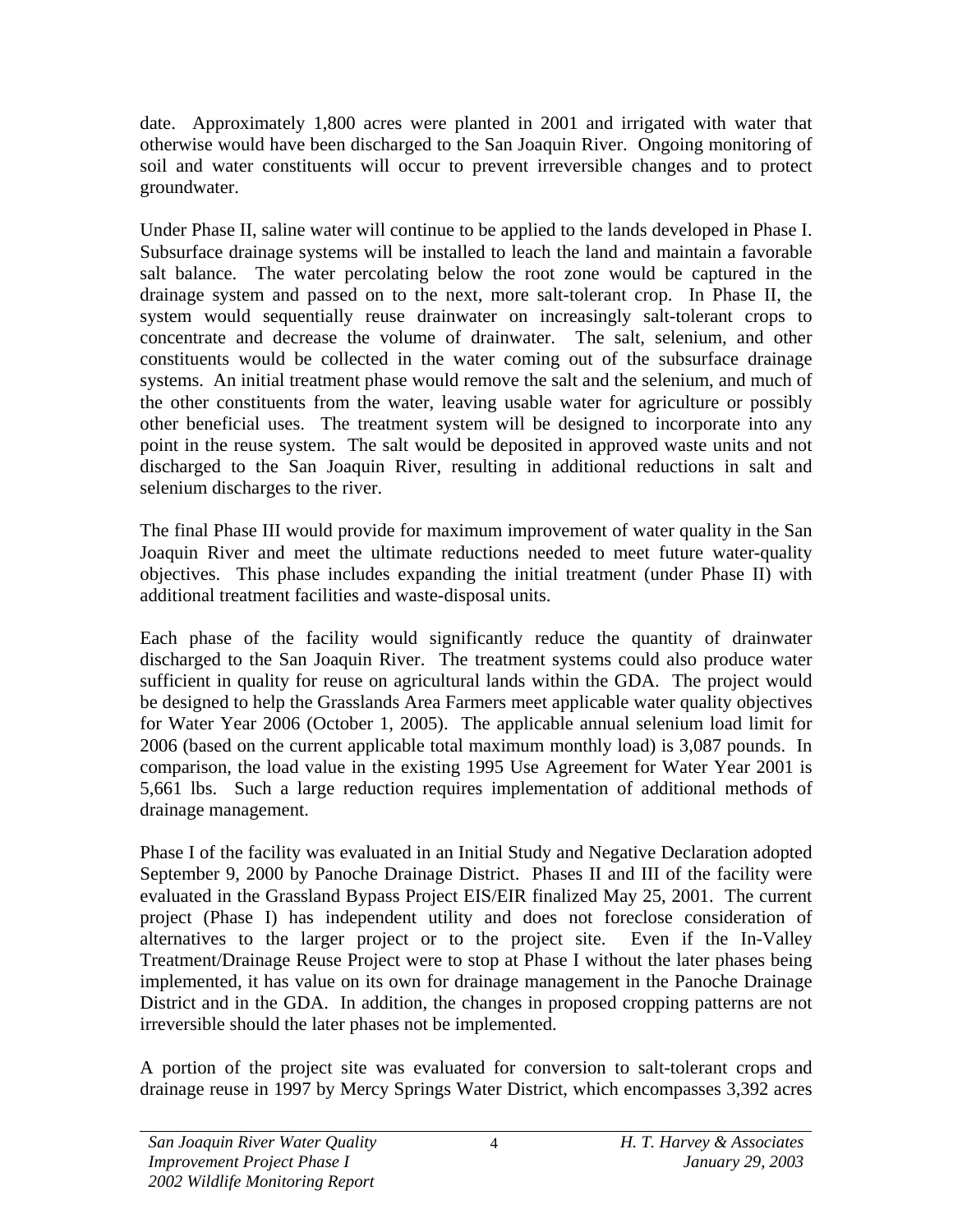(55 percent of the site). The District prepared an Environmental Assessment for transfer of its Central Valley Project Class I water supply to Pajaro Valley Water Management Agency (ESA 1997). A Finding of No Significant Impact approved the transfer of 13,300 acre-feet of annual water supply to Pajaro Valley Water Management Agency on November 6, 1998. In 1999, a Final Environmental Assessment and Finding of No Significant Impact was approved for the transfer of 6,260 acre-feet per year of its annual Central Valley Project contract water to Pajaro Valley Water Management Agency, Santa Clara Valley Water District, and Westlands Water District (Provost & Pritchard 1999). These environmental documents covered the impacts of the water transfers including drainwater reuse, groundwater pumping, and cumulative effects. The current In-Valley Project Phase I proposal does not include any water transfers or additional groundwater pumping over existing conditions.

The 6,200 acres designated for purchase is devoted entirely to irrigated field crops and related irrigation ditches, drain ditches, conveyance canals, and farm structures. The topography is nearly level to grade and flood/furrow irrigated. The highest elevation is found near the southeasterly corner at 164 feet above mean sea level, while the lowest point is found near a northcentral point at 136 feet above mean sea level. Thus, the elevation change within the subject property is approximately 28 feet over the 6,200-acre area. The shape of the property is irregular, conforming to the adjacent canals of the area. Access to the property is via Russell Avenue, a paved county road. Typical improved farm roads provide access to the interior of the site.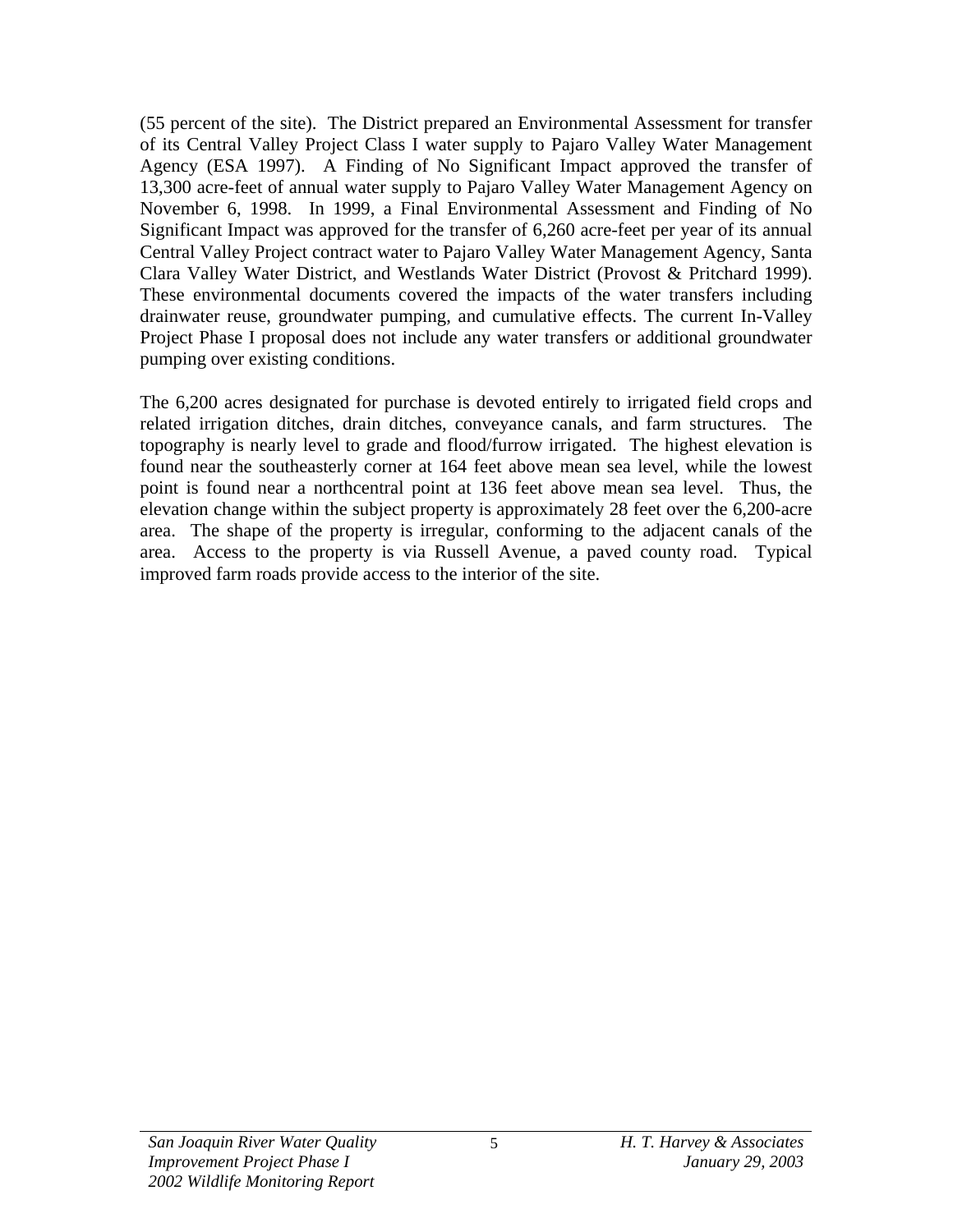## **MATERIALS AND METHODS**

## **BIRD CENSUSES**

The project site was monitored for bird use by an ornithologist from H. T. Harvey & Associates on six occasions from April 10 to June 13, 2002. Censuses were completed by driving the roads forming the perimeters of each field. Birds were identified and counted using 10X binoculars and a 20-60X spotting scope mounted on a tripod. The purpose of these censuses was to determine the species composition and relative abundance of bird species occurring on the project site during the breeding season.

## **EGG COLLECTION AND PROCESSING**

Five Killdeer (*Charadrius vociferus*) eggs, three American Avocet (*Recurvirostra americana*) eggs and two Black-necked Stilt (*Himantopus mexicanus*) eggs were collected from the project site for selenium and boron analysis. The locations of the nests from which eggs were collected are illustrated in Figure 1. A scientific collecting permit was obtained from the California Department of Fish and Game for the collection of bird eggs at the site. One egg was randomly collected from separate, full-clutch (4 eggs) nests. An additional set of five reference Killdeer eggs was collected off of the project site (Figure 2), but from the project vicinity to provide background selenium and boron information.

All eggs were labeled with a permanent marker, placed in an egg carton, and transported from the field. All of the egg contents (including membranes) were removed from the shell and transferred to 1 oz. Dynalon jars. The embryo was photographed and examined for abnormalities and stage of incubation (age). The embryo was also examined to determine if it was alive or dead. The egg contents were stored by freezing  $(0^{\circ} C)$ .

# **EGG-SELENIUM ANALYSIS**

Egg contents collected by H. T. Harvey  $\&$  Associates were shipped overnight, on dry ice, to the California Animal Health and Food Safety Laboratory at the University of California, Davis. This lab that is not utilized by the USFWS, but Dr. Joseph Skorupa (USFWS) indicated in a phone conversation that the lab is acceptable. Selected subsamples were divided into two aliquots. The duplicate was spiked (known amounts of selenium were added to the aliquot) and the samples were tested to determine the accuracy of analysis. Selenium concentrations were determined using hydride generation atomic absorption. All egg-selenium concentrations were presented as parts per million (ppm) based on dry tissue weight (dry wt). T-tests or one-way ANOVAs (followed by Sidak multiple comparisons tests [an improved version of the Bonferonni test; SAS Inst. 1985]) were used to compare means for egg-selenium and boron levels between Killdeer eggs collected on the project site and Killdeer eggs collected off the project site (significance threshold at  $P < 0.05$ ; see above).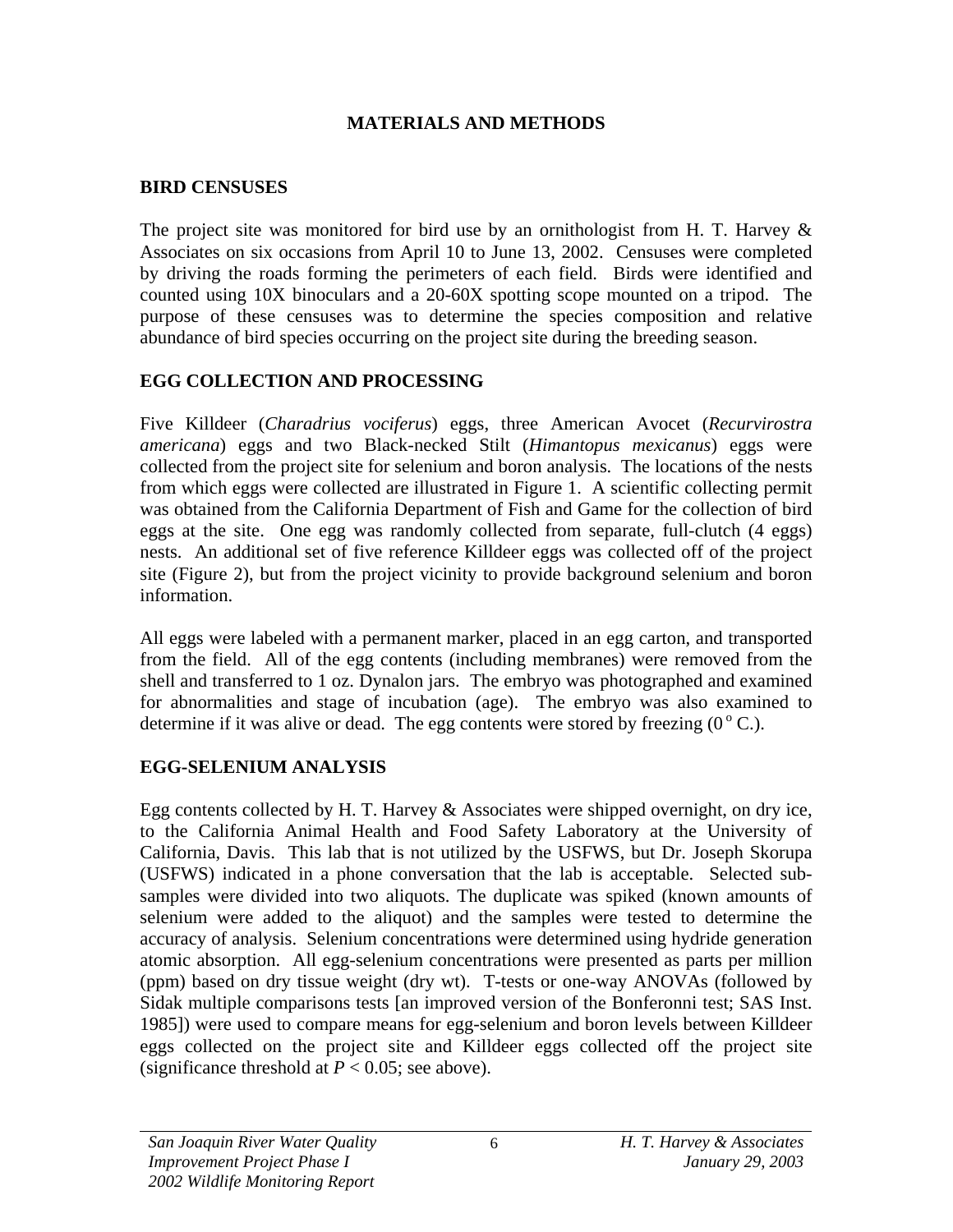

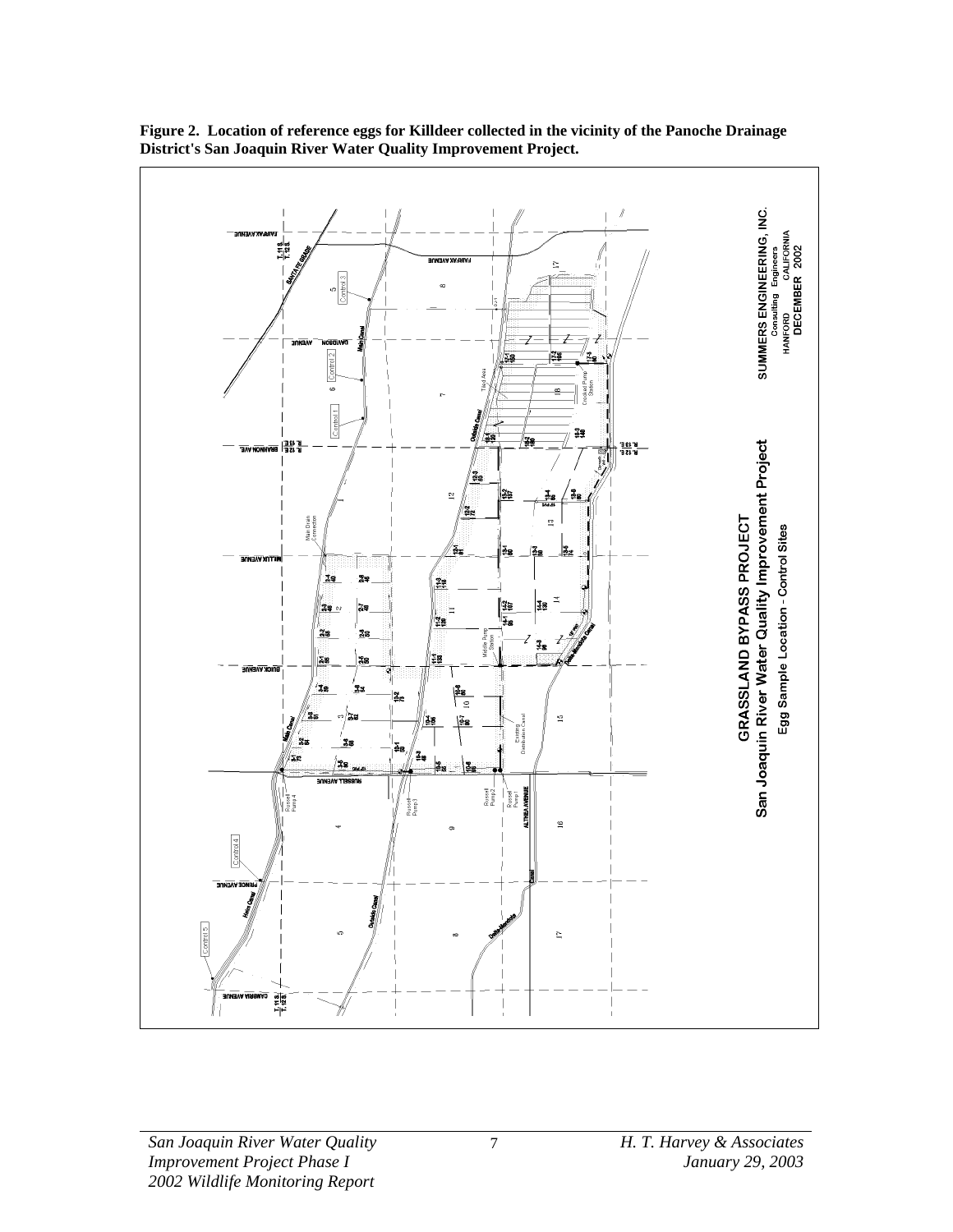## **RESULTS**

## **BIRD CENSUSES**

Forty-one avian species were observed within the Phase I area between April 10 and June 13, 2002 (Table 1). Avian numbers were highest in April, when Cattle Egrets (*Bublucus ibis*) and migrating Whimbrels (*Nunenius phaeopus*) were present (Table 1). Red-winged Blackbirds (*Agelaius phoeniceus*) were the most numerous species observed on the project site. Fifteen species were either observed nesting on the site, or nesting was suspected based on observations of courtship behavior or young. Numbers declined in May and June as fewer migrants were detected.

# **EGG COLLECTION AND PROCESSING**

Ten eggs (five Killdeer, three American Avocet, and two Black-necked Stilt) were collected from within the project site. Two of the Killdeer embryos from the project site were alive but too young (6-9 days old) to determine their condition. The remaining three Killdeer embryos from the project site were less than three days old (Table 2). One of the stilt eggs contained a live, normal embryo between 12 and 15 days old. The remaining stilt and avocet embryos were too young (<9 days old) to determine the embryo condition, though three were old enough  $(>= 3 \text{ days old})$  to determine that they were alive (Table 3).

Five Killdeer eggs were collected from off of the site, but within the vicinity of the project. These samples are referred to as reference eggs. Three of the reference eggs for Killdeer each contained a live, normal embryo between 15 and 18 days old. The remaining two embryos were too young (<9 days old) to determine the embryo condition, though one was old enough  $(>= 3 \text{ days old})$  to determine that it was alive (Table 2).

# **EGG-SELENIUM ANALYSIS**

Selenium results for Black-necked Stilts and American Avocets were pooled together to form one sample since past data has shown little difference in egg-selenium concentrations (J. P. Skorupa pers. comm). The geometric mean egg-selenium content of stilts and avocets combined was 13.6 ppm dry weight (range 6.2 to 33 ppm) (Table 3).

The geometric mean egg-selenium content was 11.3 ppm dry weight for the five Killdeer eggs collected within the project site (range 8.4 to 16 ppm) (Table 2). The reference eggs for Killdeer had a geometric mean egg-selenium content of 6.7 ppm (range 5.2 to 8.6 ppm). Mean egg-selenium levels in the reference eggs for Killdeer were significantly lower than those from the project site  $(t=2.91, df=8, P<0.02)$ .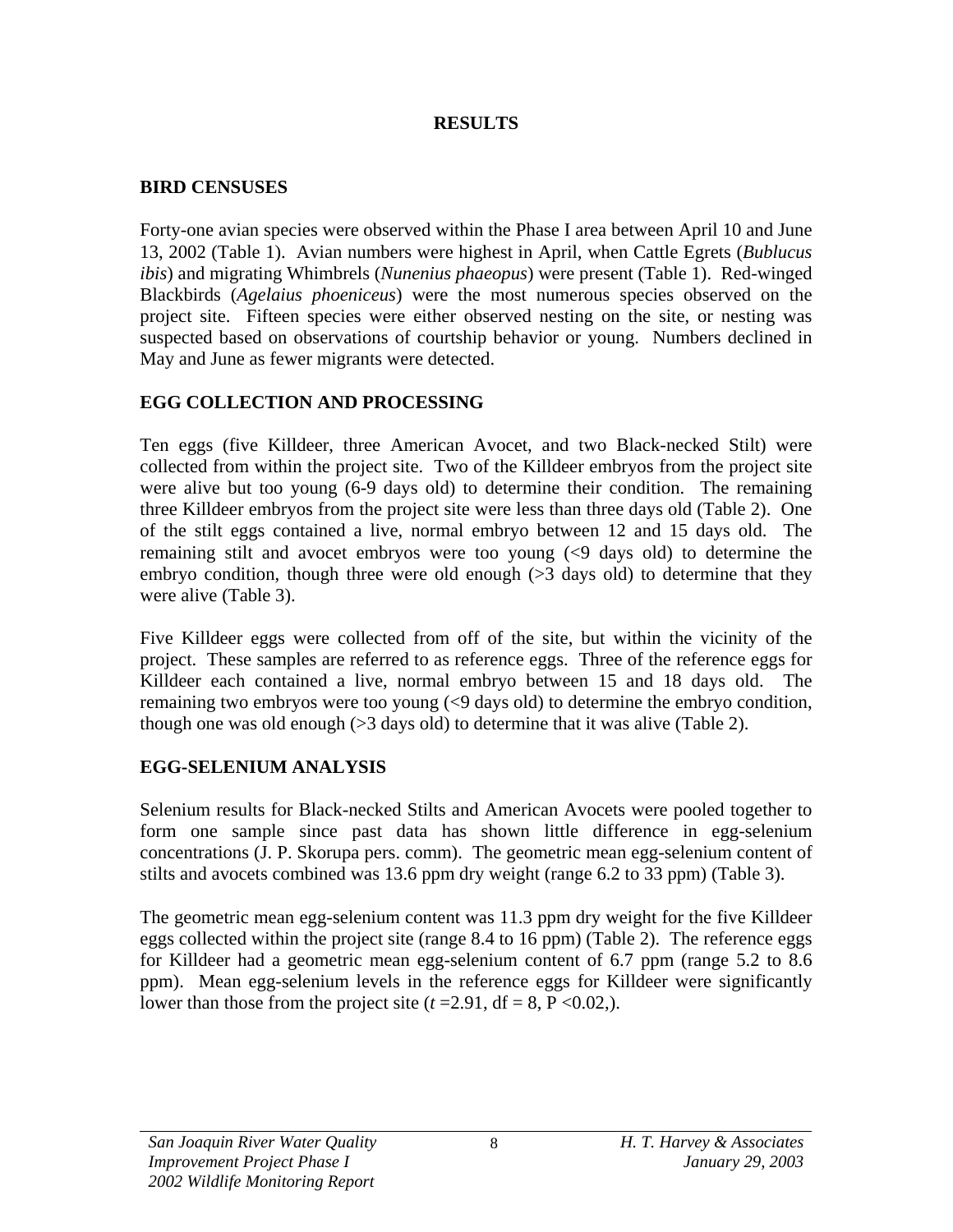| <b>Species</b>                                                                          | April 10 | April 24       | May 03 | <b>May 17</b>            | May 30                   | <b>June 13</b> |
|-----------------------------------------------------------------------------------------|----------|----------------|--------|--------------------------|--------------------------|----------------|
| <b>Great Blue Heron</b>                                                                 |          |                |        |                          |                          |                |
| <b>Great Egret</b>                                                                      |          |                |        |                          |                          |                |
| <b>Snowy Egret</b>                                                                      |          | $\overline{2}$ | 4      | 2                        |                          |                |
| Cattle Egret                                                                            | 68       | 6              | 6      | 25                       | 17                       |                |
| White-faced Ibis                                                                        | 43       | 11             | 43     | 26                       | 23                       |                |
| Mallard                                                                                 | 9        | 8              | 8      | 6                        | 8                        | 8              |
| Northern Pintail                                                                        |          |                |        |                          |                          |                |
| Cinnamon Teal                                                                           |          | 1              |        | 2                        | 2                        |                |
| Northern Harrier                                                                        |          | 4              |        | 4                        | $\overline{2}$           |                |
| Swainson's Hawk                                                                         |          | 3              |        | $\overline{2}$           |                          |                |
| Red-tailed Hawk                                                                         |          | 9              | 10     | 4                        | 8                        | 10             |
| American Kestrel                                                                        |          | 1              |        | $\overline{\mathcal{L}}$ |                          |                |
| *Ring-necked Pheasant                                                                   |          |                |        | $\overline{\mathcal{L}}$ | 11                       |                |
| *Killdeer                                                                               | 18       | 20             | 36     | 36                       | 26                       | 31             |
| <b>Black-necked Stilt</b>                                                               |          | 2              | 6      | 11                       | 8                        | 10             |
| American Avocet                                                                         |          | $\overline{2}$ | 6      | 10                       | 9                        | 11             |
| <b>Greater Yellowlegs</b>                                                               |          | 3              |        |                          |                          |                |
| Whimbrel                                                                                | 142      | 146            | 83     | 23                       | 7                        |                |
| <b>Least Sandpiper</b>                                                                  | 2        | 3              |        |                          |                          |                |
| <b>Black Tern</b>                                                                       |          |                |        | 3                        | $\overline{\mathcal{C}}$ |                |
| <b>Mourning Dove</b>                                                                    | 9        | 15             | 14     | 12                       | 7                        |                |
| <b>Burrowing Owl</b>                                                                    | 6        | 6              | 6      | 6                        | 6                        | 6              |
| Western Kingbird<br>∗                                                                   | 22       | 22             | 27     | 23                       | 23                       | 24             |
| *Loggerhead Shrike                                                                      | 4        | 4              | 5      | 4                        | 4                        |                |
| <b>Common Raven</b>                                                                     | h        | 8              | 11     | 9                        | 8                        |                |
| *Horned Lark                                                                            | 12       | 12             | 6      | $\overline{2}$           | $\mathfrak{D}$           |                |
| <b>Tree Swallow</b>                                                                     |          | 7              |        |                          |                          |                |
| <b>Barn Swallow</b>                                                                     |          | $\overline{2}$ | 6      | $\overline{c}$           | 2                        |                |
| <b>Cliff Swallow</b>                                                                    |          |                |        | 3                        |                          |                |
| American Pipit                                                                          | 74       | 69             |        |                          |                          |                |
| <b>Lark Sparrow</b>                                                                     |          |                |        |                          |                          |                |
| Savannah Sparrow                                                                        | 25       | 6              |        |                          |                          |                |
| *Song Sparrow                                                                           | 12       | 12             | 10     | $\mathbf Q$              | 10                       |                |
| *Red-winged Blackbird                                                                   | 247      | 265            | 252    | 203                      | 219                      | 186            |
| Tricolored Blackbird                                                                    |          | 8              |        |                          |                          |                |
| *Western Meadowlark                                                                     | 21       | 23             | 11     | 20                       | 31                       | 24             |
| *Brewer's Blackbird                                                                     | 58       | 29             | 64     | 27                       | 23                       | 31             |
| <b>Brown-headed Cowbird</b>                                                             | 30       | 12             | 23     | 20                       | 22                       | 6              |
| <b>House Finch</b><br>∗                                                                 | 17       | 16             | 18     | 23                       | 16                       | 4              |
| American Goldfinch                                                                      | 6        |                |        |                          |                          |                |
| <b>House Sparrow</b><br>∗                                                               | 8        | 11             | 17     | 11                       | 16                       | 8              |
| <b>Total</b>                                                                            | 862      | 749            | 699    | 533                      | 521                      | 396            |
| $*$ = Species for which evidence of nesting on the project site was observed this year. |          |                |        |                          |                          |                |

**Table 1. Avian census results at Panoche Drainage District's San Joaquin River Water Quality Improvement Project.**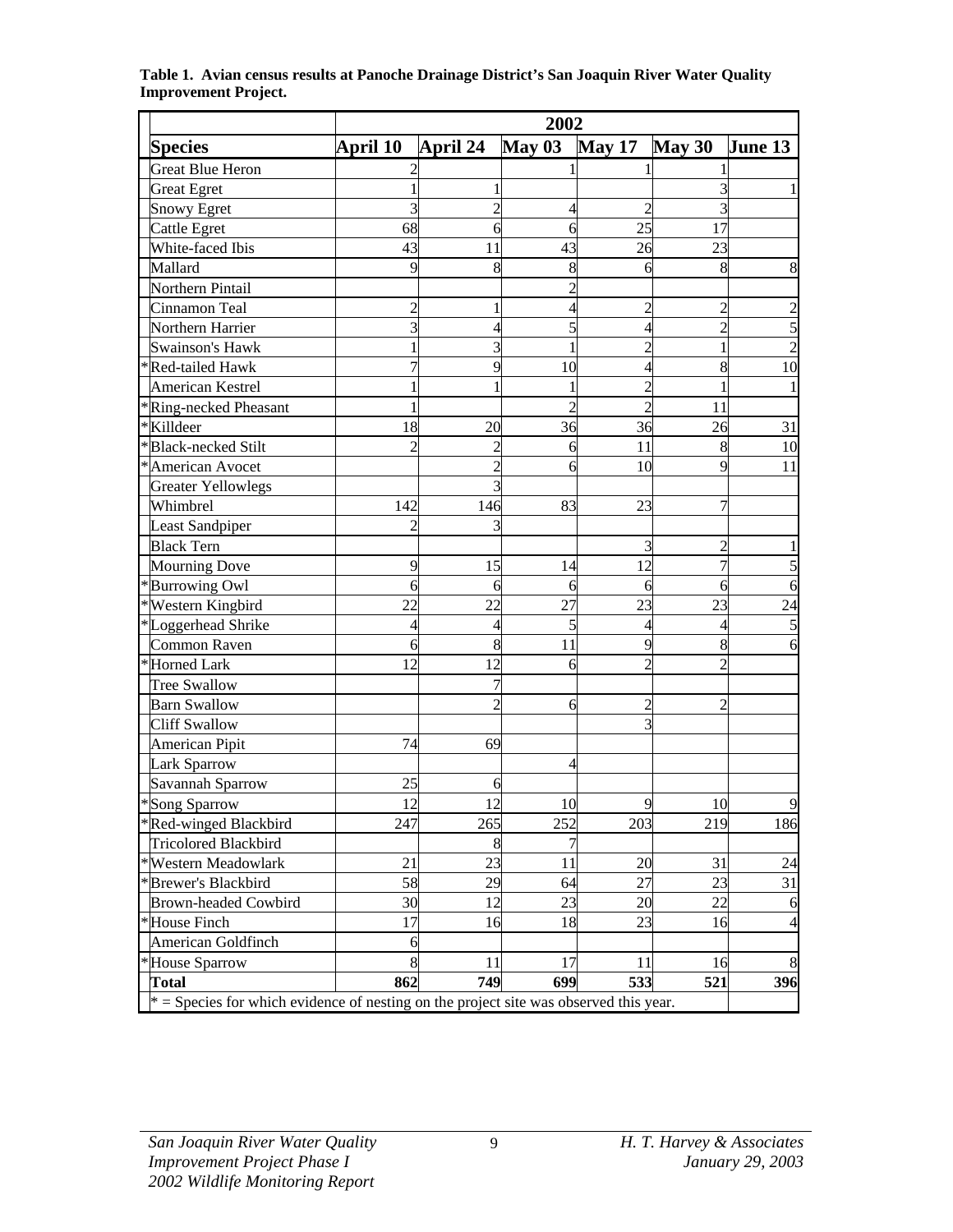|                              |                                                  |                |             | Embryo                  |                   |                 |                 |         |          |
|------------------------------|--------------------------------------------------|----------------|-------------|-------------------------|-------------------|-----------------|-----------------|---------|----------|
|                              | <b>Field Number</b>                              |                | <b>Date</b> | Status <sup>a</sup> and | <b>Embryo Age</b> | <b>Percent</b>  | <b>Selenium</b> | Log     |          |
| <b>ID</b> Number             | <b>PDD</b>                                       | <b>Species</b> | 2002        | Condition <sup>b</sup>  | (days)            | <b>Moisture</b> | (ppm dry wt)    | base 10 | Anti-log |
| <b>Project Site</b>          |                                                  |                |             |                         |                   |                 |                 |         |          |
| 01                           | PK1                                              | Killdeer       | May 3       | UU                      | $\leq$ 3          | 73              | 9.1             | 0.9590  |          |
| $\overline{02}$              | PK <sub>2</sub>                                  | Killdeer       | May 3       | UU                      | $\leq$ 3          | 73              | 8.4             | 0.9258  |          |
| 03                           | PK3                                              | Killdeer       | May 17      | UU                      | $\leq$ 3          | 72              | 13              | 1.1139  |          |
| $\overline{04}$              | PK4                                              | Killdeer       | May 30      | LU                      | $6 - 9$           | 71              | 16              | 1.2122  |          |
| 05                           | PK5                                              | Killdeer       | May 30      | LU                      | $6 - 9$           | 72              | 10              | 1.0086  |          |
| <b>Arith/Geo Mean</b>        |                                                  |                |             |                         |                   | 72.2            | 11.4            | 1.0527  | 11.3     |
| SD                           |                                                  |                |             |                         |                   | 1.01            | 3.25            | 0.1342  | 1.4      |
| <b>SE</b>                    |                                                  |                |             |                         |                   |                 |                 | 0.0600  | 1.1      |
| 95% CI                       |                                                  |                |             |                         |                   |                 |                 | 0.9351  | 8.6      |
|                              |                                                  |                |             |                         |                   |                 |                 | 1.1704  | 14.8     |
|                              |                                                  |                |             |                         |                   |                 |                 |         |          |
|                              |                                                  |                |             | Embryo                  |                   |                 |                 |         |          |
|                              | <b>Field Number</b>                              |                | Date:       | Status <sup>a</sup> and | <b>Embryo Age</b> | Percent         | <b>Selenium</b> | Log     |          |
| <b>ID Number</b>             | <b>PDD</b>                                       | <b>Species</b> | 2002        | Condition <sup>b</sup>  | (days)            | <b>Moisture</b> | (ppm dry wt)    | base 10 | Anti-log |
| <b>Reference Eggs</b>        |                                                  |                |             |                         |                   |                 |                 |         |          |
| 01                           | CK1                                              | Killdeer       | May 3       | LN                      | $15+$             | 73              | 7.6             | 0.8814  |          |
| 02                           | CK <sub>2</sub>                                  | Killdeer       | May 3       | LN                      | $18+$             | 73              | 8.6             | 0.9335  |          |
| 03                           | CK3                                              | Killdeer       | May 3       | UU                      | $\leq$ 3          | 72              | 7.1             | 0.8537  |          |
| 04                           | CK4                                              | Killdeer       | May 3       | LU                      | $<$ 6             | 73              | 5.4             | 0.7348  |          |
| 05                           | CK5                                              | Killdeer       | May 3       | LN                      | $17 - 18$         | 69              | 5.2             | 0.7118  |          |
| <b>Arith/Geo Mean</b>        |                                                  |                |             |                         |                   | 72.1            | 6.8             | 0.8230  | 6.7      |
| SD                           |                                                  |                |             |                         |                   | 1.57            | 1.46            | 0.0841  | 1.2      |
| <b>SE</b>                    |                                                  |                |             |                         |                   |                 |                 | 0.0376  | 1.1      |
| 95% CI                       |                                                  |                |             |                         |                   |                 |                 | 0.7493  | 5.6      |
|                              |                                                  |                |             |                         |                   |                 |                 | 0.8968  | 7.9      |
| $^{\circ}$ L= Live, D= Dead. |                                                  |                |             |                         |                   |                 |                 |         |          |
|                              | $\mathbb{P}$ N= Normal, A= Abnormal, U= Unknown. |                |             |                         |                   |                 |                 |         |          |

**Table 2. Killdeer egg-selenium concentrations at Panoche Drainage District's San Joaquin River Water Quality Improvement Project.**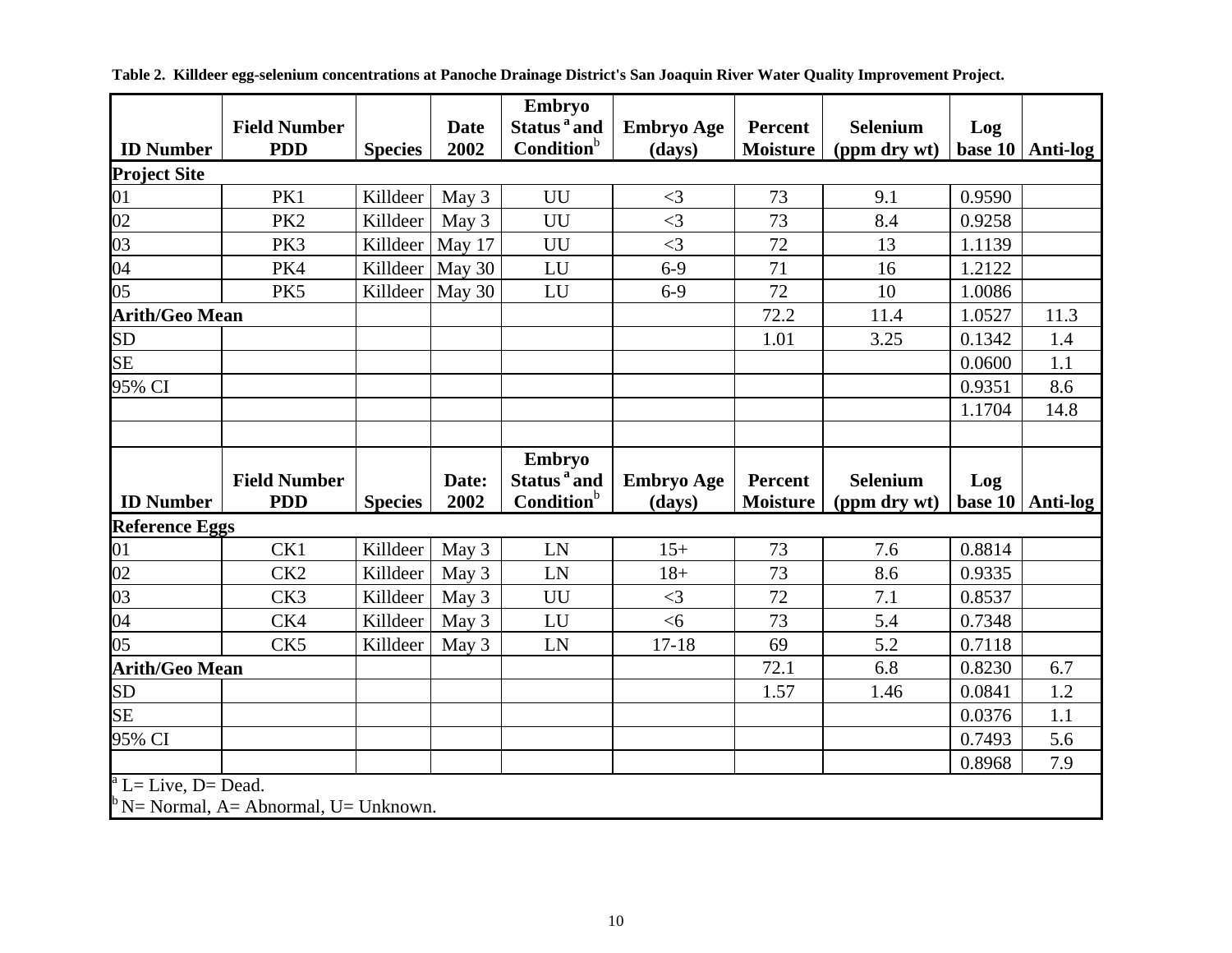|                              |                                                               |                           |         | Embryo                  |                   |                 |                       |        |                  |
|------------------------------|---------------------------------------------------------------|---------------------------|---------|-------------------------|-------------------|-----------------|-----------------------|--------|------------------|
|                              | <b>Field Number</b>                                           |                           | Date:   | Status <sup>a</sup> and | <b>Embryo Age</b> | Percent         | <b>Selenium</b>       | Log    |                  |
| <b>ID Number</b>             | <b>PDD</b>                                                    | <b>Species</b>            | 2002    | Condition <sup>b</sup>  | (days)            |                 | Moisture (ppm dry wt) |        | base 10 Anti-log |
| <b>Project Site</b>          |                                                               |                           |         |                         |                   |                 |                       |        |                  |
| 06                           | A <sub>1</sub>                                                | <b>American Avocet</b>    | May 17  | LU                      | <6                | 74              | 33                    | 1.5159 |                  |
| 07                           | A2                                                            | <b>American Avocet</b>    | May 30  | LU                      | <6                | 75              | 11                    | 1.0492 |                  |
| 08                           | S1                                                            | <b>Black-necked Stilt</b> | May 30  | LN                      | $12 - 15$         | 73              | 8.2                   | 0.9133 |                  |
| 09                           | S <sub>2</sub>                                                | <b>Black-necked Stilt</b> | May 30  | UU                      | $<$ 3             | 74              | 12                    | 1.0607 |                  |
| 10                           | A <sub>3</sub>                                                | <b>American Avocet</b>    | June 12 | LU                      | 6                 | 75              | 6.2                   | 0.7889 |                  |
| <b>Arith/Geo Mean</b>        |                                                               |                           |         |                         |                   | 74.1            | 14.0                  | 1.1348 | 13.6             |
| SD                           |                                                               |                           |         |                         |                   | 0.62            | 10.76                 | 0.2627 | 1.8              |
| <b>SE</b>                    |                                                               |                           |         |                         |                   |                 |                       | 0.1175 | 1.3              |
| 95% CI                       |                                                               |                           |         |                         |                   |                 |                       | 0.9045 | 8.0              |
|                              |                                                               |                           |         |                         |                   |                 |                       | 1.3651 | 23.2             |
|                              |                                                               |                           |         | Embryo                  |                   |                 |                       |        |                  |
|                              | <b>Field Number</b>                                           |                           | Date:   | Status <sup>a</sup> and | <b>Embryo Age</b> | Percent         | <b>Boron</b>          | Log    |                  |
| <b>ID Number</b>             | <b>PDD</b>                                                    | <b>Species</b>            | 2002    | Condition <sup>b</sup>  | (days)            | <b>Moisture</b> | (ppm dry wt)          |        | base 10 Anti-log |
| <b>Project Site</b>          |                                                               |                           |         |                         |                   |                 |                       |        |                  |
| 06                           | A <sub>1</sub>                                                | <b>American Avocet</b>    | May 17  | LU                      | <6                | 74              | 10                    | 1.0000 |                  |
| 07                           | A2                                                            | <b>American Avocet</b>    | May 30  | LU                      | <6                | 75              | 5.6                   | 0.7482 |                  |
| 08                           | S <sub>1</sub>                                                | <b>Black-necked Stilt</b> | May 30  | LN                      | $12 - 15$         | 73              | 5.0                   | 0.6990 |                  |
| 09                           | S <sub>2</sub>                                                | <b>Black-necked Stilt</b> | May 30  | UU                      | $\leq$ 3          | 74              | 5.8                   | 0.7634 |                  |
| 10                           | A <sub>3</sub>                                                | <b>American Avocet</b>    | June 12 | LU                      | 6                 | 75              | 4.9                   | 0.6902 |                  |
| <b>Arith/Geo Mean</b>        |                                                               |                           |         |                         |                   | 74.1            | 6.3                   | 0.7802 | 6.0              |
| SD                           |                                                               |                           |         |                         |                   | 0.62            | 2.13                  | 0.1344 | 1.4              |
| <b>SE</b>                    |                                                               |                           |         |                         |                   |                 |                       | 0.0601 | 1.1              |
|                              |                                                               |                           |         |                         |                   |                 |                       |        |                  |
| 95% CI                       |                                                               |                           |         |                         |                   |                 |                       | 0.6623 | 4.6              |
| $^{\rm a}$ L= Live, D= Dead. | $\mathbb{R}^{\mathsf{b}}$ N= Normal, A= Abnormal, U= Unknown. |                           |         |                         |                   |                 |                       |        |                  |

**Table 3. American Avocet and Black-necked Stilt egg-selenium and egg-boron concentrations at Panoche Drainage District's San Joaquin River Water Quality Improvement Project.**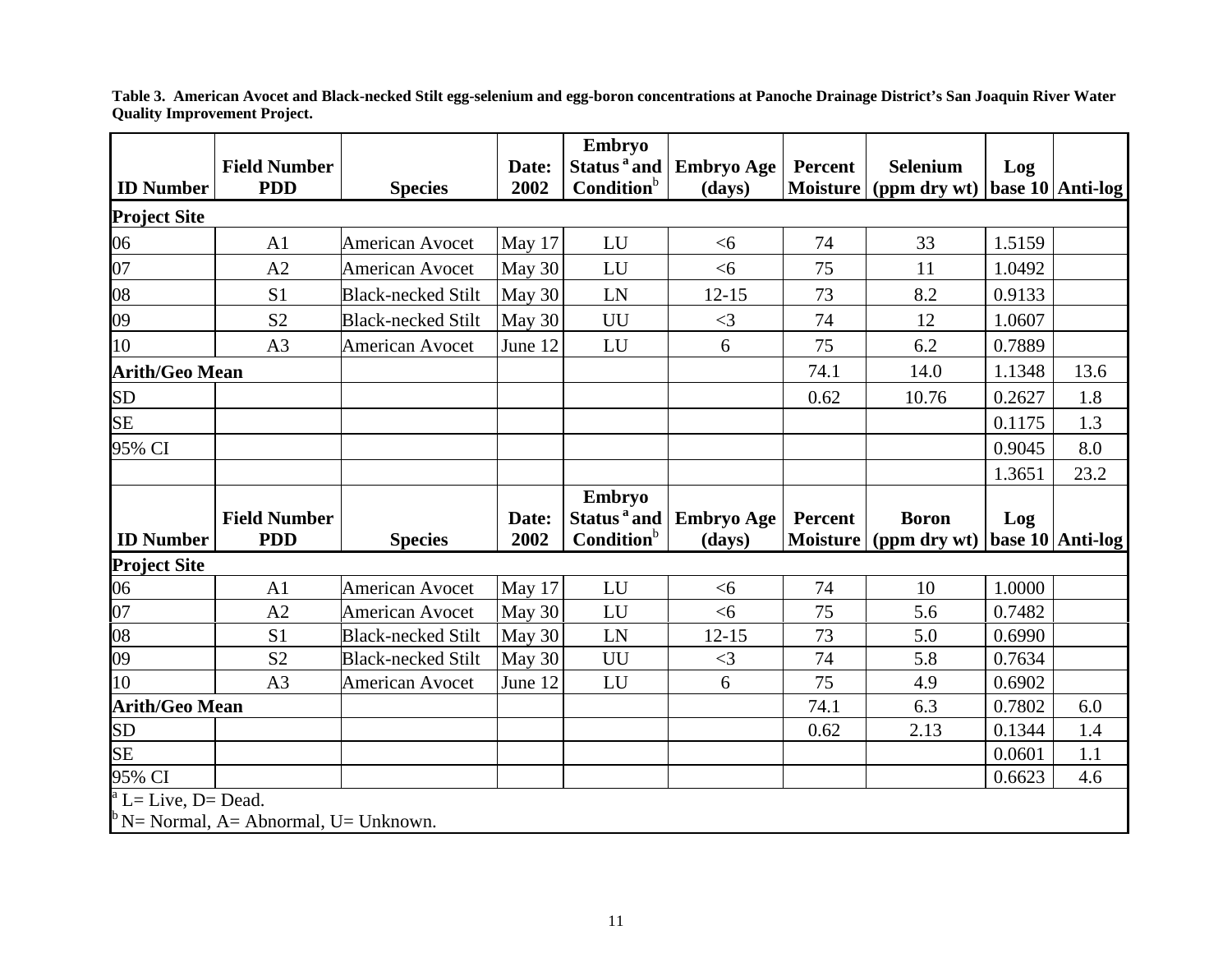#### **EGG-BORON ANALYSIS**

The geometric mean egg-boron content of stilts and avocets combined was 6.0 ppm (range 4.9 to 10 ppm) (Table 3). The geometric mean-boron content of Killdeer eggs collected at the project site was 5.4 ppm boron dry weight (range 4.4 to 6.1 ppm) (Table 4). This sample set contained significantly higher levels of boron than the reference eggs for Killdeer collected from off the project site  $(t=4.56, df=8, P<0.01)$ , which contained 3.6 ppm boron dry weight (range 3.0 to 4.2 ppm) (Tables 4 and 5).

#### **QUALITY ASSURANCE/QUALITY CONTROL ANALYSIS**

The quality assurance/quality control analysis was conducted by the California Animal Health and Food Safety Laboratory at the University of California, Davis. The selenium recovery rate for the liver and blood samples spiked with 1.0 ppm selenium was between 98 and 99%(Table 6). The selenium recovery rate for egg samples spiked with 5.0 ppm selenium was 94% and the selenium recovery rate for egg samples spiked with 50 ppm selenium was 85% (Table 6). The standard deviation of selenium results from duplicate egg samples ranged between 0.0003 and 1.530 (Table 7).

The standard deviation of boron results from duplicate egg samples ranged between 0.049 and 0.698 (Table 8). The boron recovery rate for egg samples spiked with 10.0 ppm selenium was 96% (Table 8).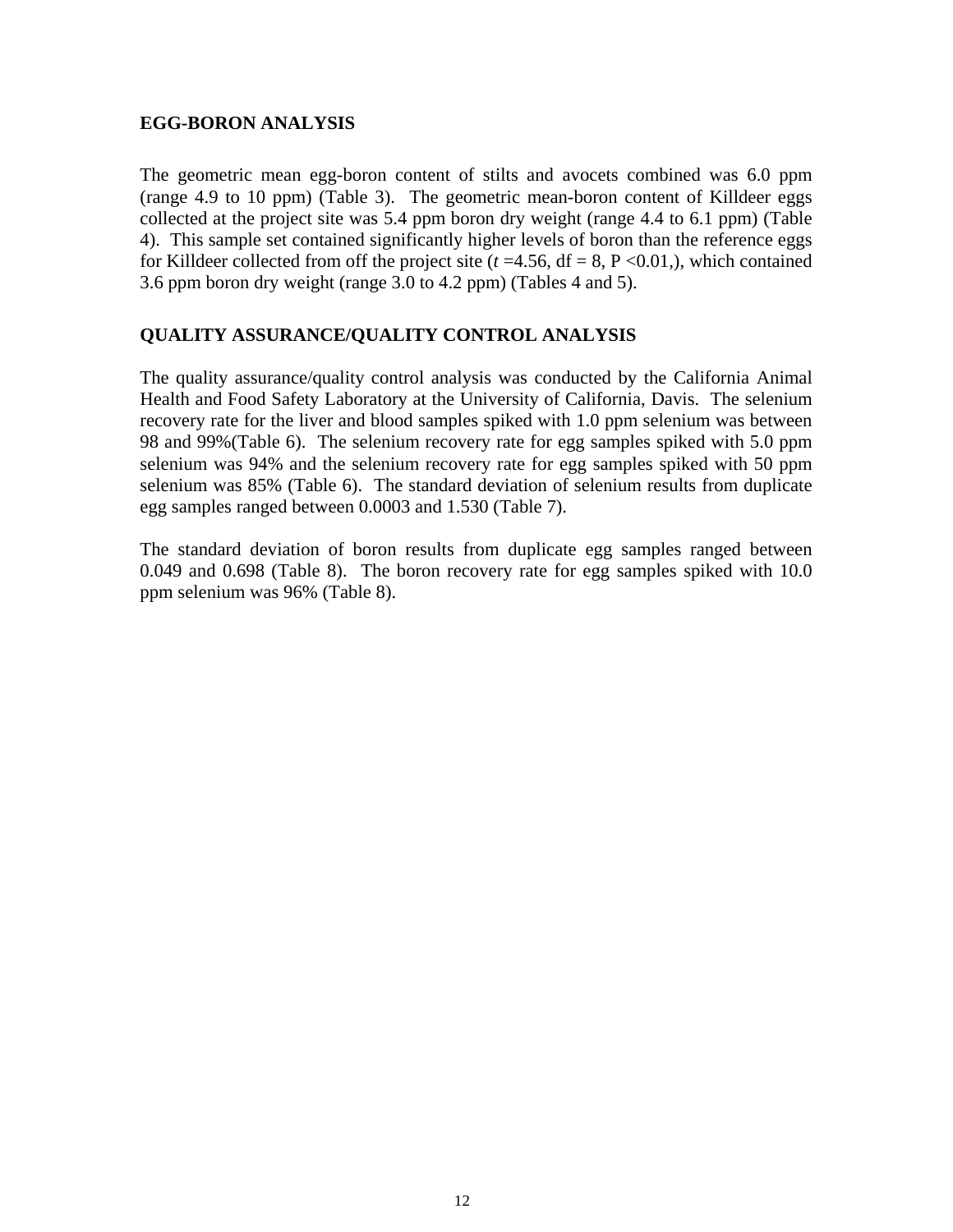|                       |                                                  |                |        | Embryo                  |                   |                 |              |         |          |
|-----------------------|--------------------------------------------------|----------------|--------|-------------------------|-------------------|-----------------|--------------|---------|----------|
|                       | <b>Field Number</b>                              |                | Date:  | Status <sup>a</sup> and | <b>Embryo Age</b> | Percent         | <b>Boron</b> | Log     |          |
| <b>ID Number</b>      | <b>PDD</b>                                       | <b>Species</b> | 2002   | Condition <sup>b</sup>  | (days)            | <b>Moisture</b> | (ppm dry wt) | base 10 | Anti-log |
| <b>Project Site</b>   |                                                  |                |        |                         |                   |                 |              |         |          |
| 01                    | PK1                                              | Killdeer       | May 3  | UU                      | $\leq$ 3          | 73              | 6.1          | 0.7853  |          |
| 02                    | PK <sub>2</sub>                                  | Killdeer       | May 3  | UU                      | $<3$              | 73              | 4.4          | 0.6435  |          |
| 03                    | PK3                                              | Killdeer       | May 17 | UU                      | $\leq$ 3          | 72              | 5.2          | 0.7160  |          |
| 04                    | PK4                                              | Killdeer       | May 30 | LU                      | $6-9$             | $71\,$          | 6.0          | 0.7782  |          |
| 05                    | PK5                                              | Killdeer       | May 30 | LU                      | $6-9$             | 72              | 5.7          | 0.7559  |          |
| <b>Arith/Geo Mean</b> |                                                  |                |        |                         |                   | 72.2            | 5.5          | 0.7307  | 5.4      |
| <b>SD</b>             |                                                  |                |        |                         |                   | 1.01            | 0.70         | 0.0660  | 1.2      |
| <b>SE</b>             |                                                  |                |        |                         |                   |                 |              | 0.0295  | 1.1      |
| 95% CI                |                                                  |                |        |                         |                   |                 |              | 0.6729  | 4.7      |
|                       |                                                  |                |        |                         |                   |                 |              | 0.7886  | 6.1      |
|                       |                                                  |                |        |                         |                   |                 |              |         |          |
|                       |                                                  |                |        | Embryo                  |                   |                 |              |         |          |
|                       | <b>Field Number</b>                              |                | Date:  | Status <sup>a</sup> and | <b>Embryo Age</b> | Percent         | <b>Boron</b> | Log     |          |
| <b>ID Number</b>      | <b>PDD</b>                                       | <b>Species</b> | 2002   | Condition <sup>b</sup>  | (days)            | <b>Moisture</b> | (ppm dry wt) | base 10 | Anti-log |
| <b>Reference Eggs</b> |                                                  |                |        |                         |                   |                 |              |         |          |
| 01                    | CK1                                              | Killdeer       | May 3  | LN                      | $15+$             | 73              | 4.2          | 0.6232  |          |
| 02                    | CK2                                              | Killdeer       | May 3  | LN                      | $18 +$            | 73              | 4.0          | 0.6021  |          |
| 03                    | CK3                                              | Killdeer       | May 3  | UU                      | $\leq$ 3          | 72              | 3.0          | 0.4771  |          |
| 04                    | CK4                                              | Killdeer       | May 3  | LU                      | <6                | 73              | 4.0          | 0.6021  |          |
| 05                    | CK5                                              | Killdeer       | May 3  | LN                      | $17 - 18$         | 69              | 3.2          | 0.5051  |          |
| <b>Arith/Geo Mean</b> |                                                  |                |        |                         |                   | 72.1            | 3.7          | 0.5619  | 3.6      |
| SD                    |                                                  |                |        |                         |                   | 1.57            | 0.54         | 0.0668  | 1.2      |
| <b>SE</b>             |                                                  |                |        |                         |                   |                 |              | 0.0299  | 1.1      |
| 95% CI                |                                                  |                |        |                         |                   |                 |              | 0.5034  | 3.2      |
|                       |                                                  |                |        |                         |                   |                 |              | 0.6204  | 4.2      |
| L= Live, D= Dead.     |                                                  |                |        |                         |                   |                 |              |         |          |
|                       | $\mathbb{P}$ N= Normal, A= Abnormal, U= Unknown. |                |        |                         |                   |                 |              |         |          |

**Table 4. Killdeer egg-boron concentrations at Panoche Drainage District's San Joaquin River Water Quality Improvement Project.**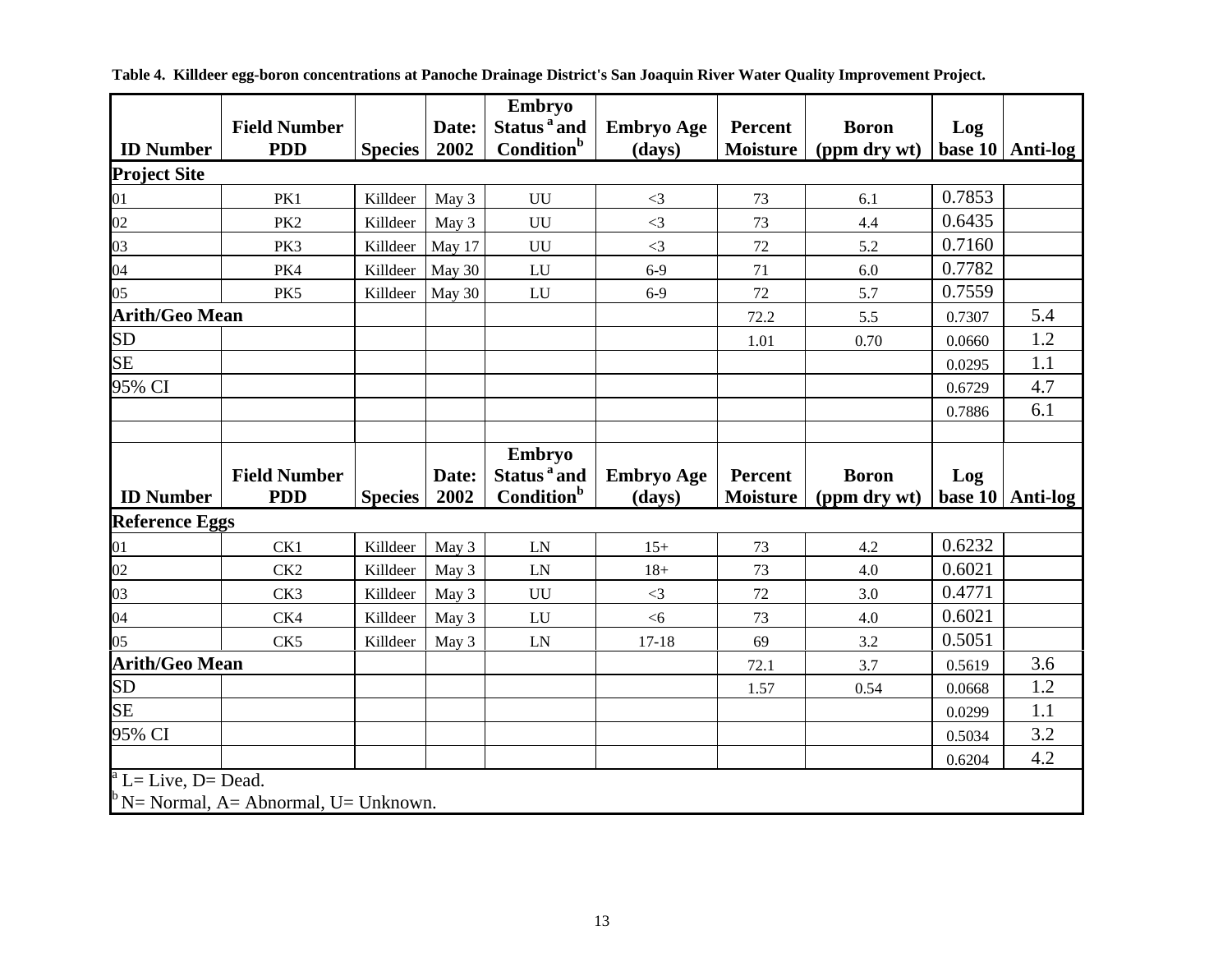| <b>Selenium</b>                                                              |              |                              |              |  |  |  |  |  |
|------------------------------------------------------------------------------|--------------|------------------------------|--------------|--|--|--|--|--|
| <b>Location</b>                                                              | n            | Geo. Mean<br>ppm Se (dry wt) | <b>Range</b> |  |  |  |  |  |
|                                                                              |              |                              |              |  |  |  |  |  |
| <b>Project Site</b>                                                          | 5            | 11.3                         | $8.4 - 16$   |  |  |  |  |  |
| <b>Off-site Reference Samples</b>                                            | 5            | 6.7                          | $5.2 - 8.6$  |  |  |  |  |  |
|                                                                              |              |                              |              |  |  |  |  |  |
| Significant difference ( $t = 3.24$ , $df = 8$ , $P < 0.02$ ) between sites. |              |                              |              |  |  |  |  |  |
|                                                                              |              |                              |              |  |  |  |  |  |
|                                                                              | <b>Boron</b> |                              |              |  |  |  |  |  |
|                                                                              |              | Geo. Mean                    |              |  |  |  |  |  |
| <b>Location</b>                                                              | n            | ppm B (dry wt)               | Range        |  |  |  |  |  |
|                                                                              |              |                              |              |  |  |  |  |  |
| <b>Project Site</b>                                                          | 5            | 5.4                          | $4.4 - 6.1$  |  |  |  |  |  |
| <b>Off-site Reference Samples</b>                                            | 5            | 3.6                          | $3.2 - 4.2$  |  |  |  |  |  |
|                                                                              |              |                              |              |  |  |  |  |  |
| Significance difference (t =4.42, $df = 8$ , P <0.01) between sites.         |              |                              |              |  |  |  |  |  |

**Table 5. Geometric mean Killdeer egg-selenium and egg-boron concentrations from Panoche Drainage District's San Joaquin River Water Quality Improvement Project.**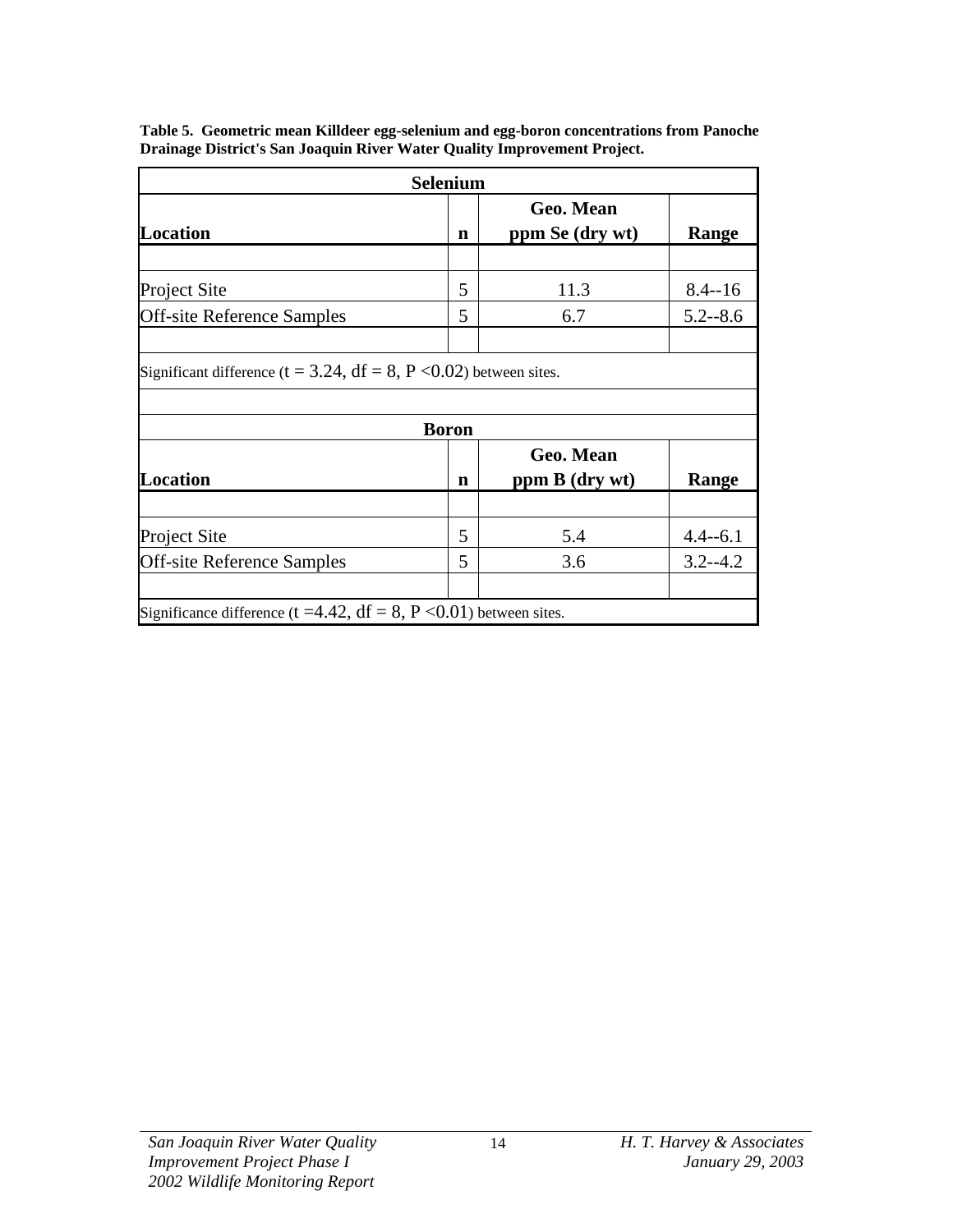| <b>Selenium Control Spikes</b> |               |                                  |                                  |                                   |  |  |  |  |
|--------------------------------|---------------|----------------------------------|----------------------------------|-----------------------------------|--|--|--|--|
| <b>ID Number</b>               | <b>Tissue</b> | <b>Spiked</b><br><b>Selenium</b> | <b>Result</b><br><b>Selenium</b> | <b>Percent</b><br><b>Recovery</b> |  |  |  |  |
| control                        | blood         |                                  | 0.1748                           |                                   |  |  |  |  |
| control-sp                     | blood         |                                  | 1.1530                           | 98                                |  |  |  |  |
| D0209747 099                   | liver         | 0                                | 0.3204                           |                                   |  |  |  |  |
| D0209747 099-sp                | liver         |                                  | 1.3067                           | 99                                |  |  |  |  |
| control                        | egg           | 0                                | 1.7087                           |                                   |  |  |  |  |
| $control$ -sp1                 | egg           | 5                                | 6.4300                           | 94                                |  |  |  |  |
| $control$ -sp2                 | egg           | 50                               | 44.1829                          | 85                                |  |  |  |  |

**Table 6. Summary of 2002 quality assurance/quality control data for selenium control spikes.**

**Table 7. Summary of 2002 quality assurance/quality control data for selenium duplicates.**

|                          | <b>Selenium Duplicates</b> |                 | <b>Selenium Duplicates</b> |               |                 |  |
|--------------------------|----------------------------|-----------------|----------------------------|---------------|-----------------|--|
| <b>ID Number</b>         | <b>Tissue</b>              |                 | <b>ID Number</b>           | <b>Tissue</b> | <b>Result</b>   |  |
|                          |                            | <b>Selenium</b> |                            |               | <b>Selenium</b> |  |
| control-bld              | blood                      | 0.1748          | <b>EGG 26</b>              | embryo        | 3.0296          |  |
| control-bld-dp           | blood                      | 0.1728          | EGG 26DP                   | embryo        | 2.9649          |  |
| $SD^*$                   |                            | 0.0014          | SD                         |               | 0.0457          |  |
| control-liv              | liver                      | 0.3204          | <b>EGG 37</b>              | embryo        | 1.6571          |  |
| control-liv-dp           | liver                      | 0.3208          | EGG 37DP                   | embryo        | 1.6761          |  |
| SD                       |                            | 0.0003          | SD                         |               | 0.0134          |  |
| control-egg              | egg                        | 0.6280          | EGG <sub>42</sub>          | embryo        | 2.3519          |  |
| control-egg-dp           | egg                        | 0.5890          | EGG 42DP                   | embryo        | 2.3957          |  |
| <b>SD</b>                |                            | 0.0276          | SD                         |               | 0.0310          |  |
| EGG 1                    | embryo                     | 44.9348         | EGG <sub>48</sub>          | embryo        | 2.1610          |  |
| <b>EGG 1DP</b>           | embryo                     | 44.1291         | EGG 48DP                   | embryo        | 2.1410          |  |
| <b>SD</b>                |                            | 0.5697          | $\boldsymbol{SD}$          |               | 0.0141          |  |
| <b>EGG 12</b>            | embryo                     | 49.8232         | <b>EGG 56</b>              | embryo        | 11.2839         |  |
| EGG 12DP                 | embryo                     | 49.8953         | EGG 56-DP                  | embryo        | 11.2047         |  |
| <b>SD</b>                |                            | 0.0510          | $\boldsymbol{SD}$          |               | 0.0560          |  |
| <b>EGG 20</b>            | embryo                     | 2.2151          |                            |               |                 |  |
| EGG 20DP                 | embryo                     | 2.1540          |                            |               |                 |  |
| <b>SD</b>                |                            | 1.5303          |                            |               |                 |  |
| $* = Standard Deviation$ |                            |                 |                            |               |                 |  |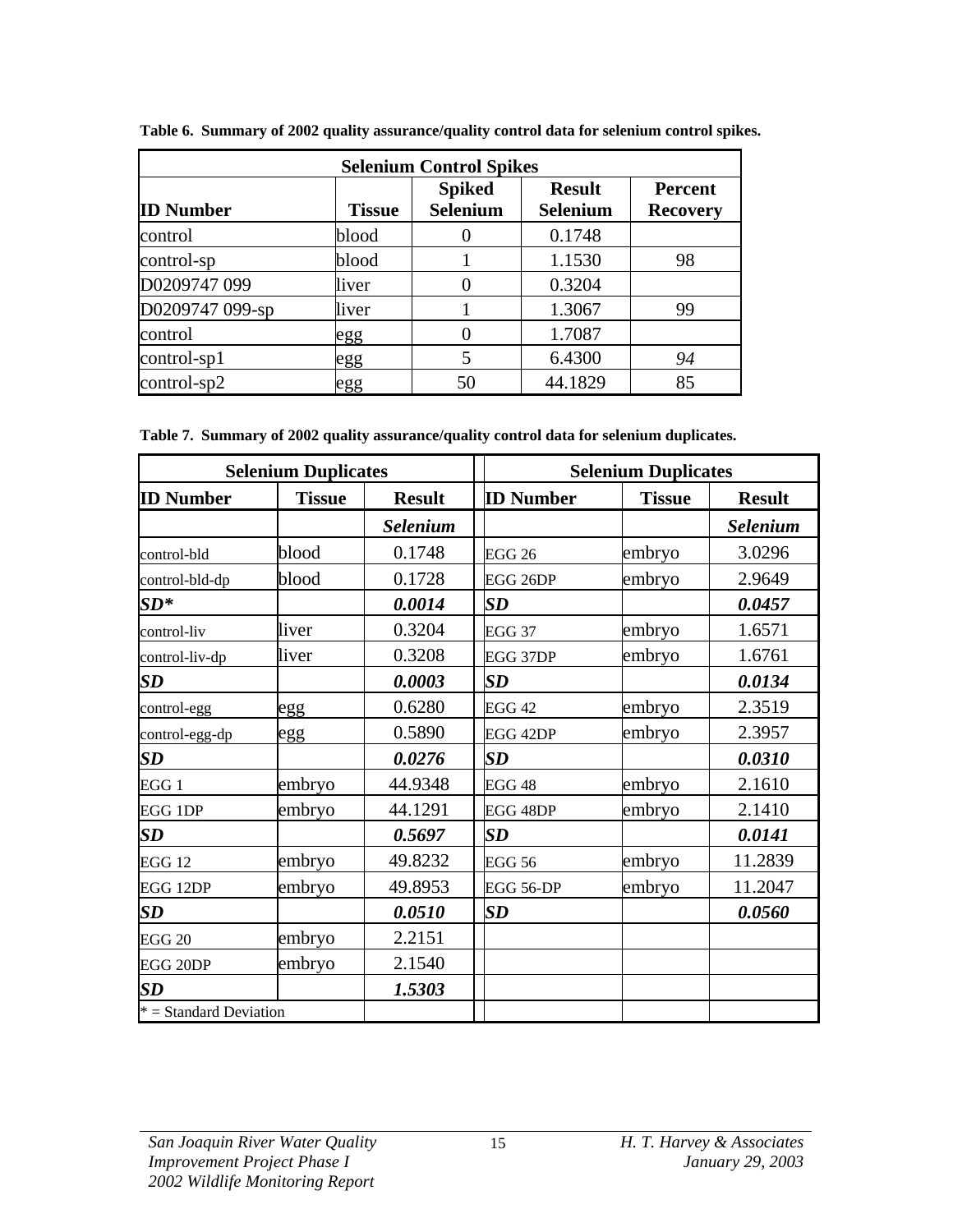|             |  |  | Table 8. Summary of 2002 quality assurance/quality control data for boron control spikes and |
|-------------|--|--|----------------------------------------------------------------------------------------------|
| duplicates. |  |  |                                                                                              |

| <b>Boron Control Spikes</b>      |               |                         |                               |                                   |  |  |  |  |
|----------------------------------|---------------|-------------------------|-------------------------------|-----------------------------------|--|--|--|--|
| <b>ID Number</b>                 | <b>Tissue</b> | <b>Spiked Boron</b>     | <b>Result</b><br><b>Boron</b> | <b>Percent</b><br><b>Recovery</b> |  |  |  |  |
| control                          | egg           | $\theta$                | 3.154                         |                                   |  |  |  |  |
| control-sp                       | egg           | 10                      | 12.731                        | 96                                |  |  |  |  |
|                                  |               |                         |                               |                                   |  |  |  |  |
|                                  |               | <b>Boron Duplicates</b> |                               |                                   |  |  |  |  |
| <b>ID Number</b>                 | <b>Tissue</b> | <b>Result Boron</b>     |                               |                                   |  |  |  |  |
| control-egg                      | egg           | 3.557                   |                               |                                   |  |  |  |  |
| control-egg-dp                   | egg           | 2.570                   |                               |                                   |  |  |  |  |
| $\boldsymbol{S}\boldsymbol{D^*}$ |               | 0.698                   |                               |                                   |  |  |  |  |
| <b>EGG 55</b>                    | embryo        | 9.774                   |                               |                                   |  |  |  |  |
| EGG 55DP                         | embryo        | 10.175                  |                               |                                   |  |  |  |  |
| <b>SD</b>                        |               | 0.284                   |                               |                                   |  |  |  |  |
| EGG 59                           | embryo        | 4.964                   |                               |                                   |  |  |  |  |
| EGG 59DP                         | embryo        | 4.894                   |                               |                                   |  |  |  |  |
| $\boldsymbol{SD}$                |               | 0.049                   |                               |                                   |  |  |  |  |
| $* = Standard Deviation$         |               |                         |                               |                                   |  |  |  |  |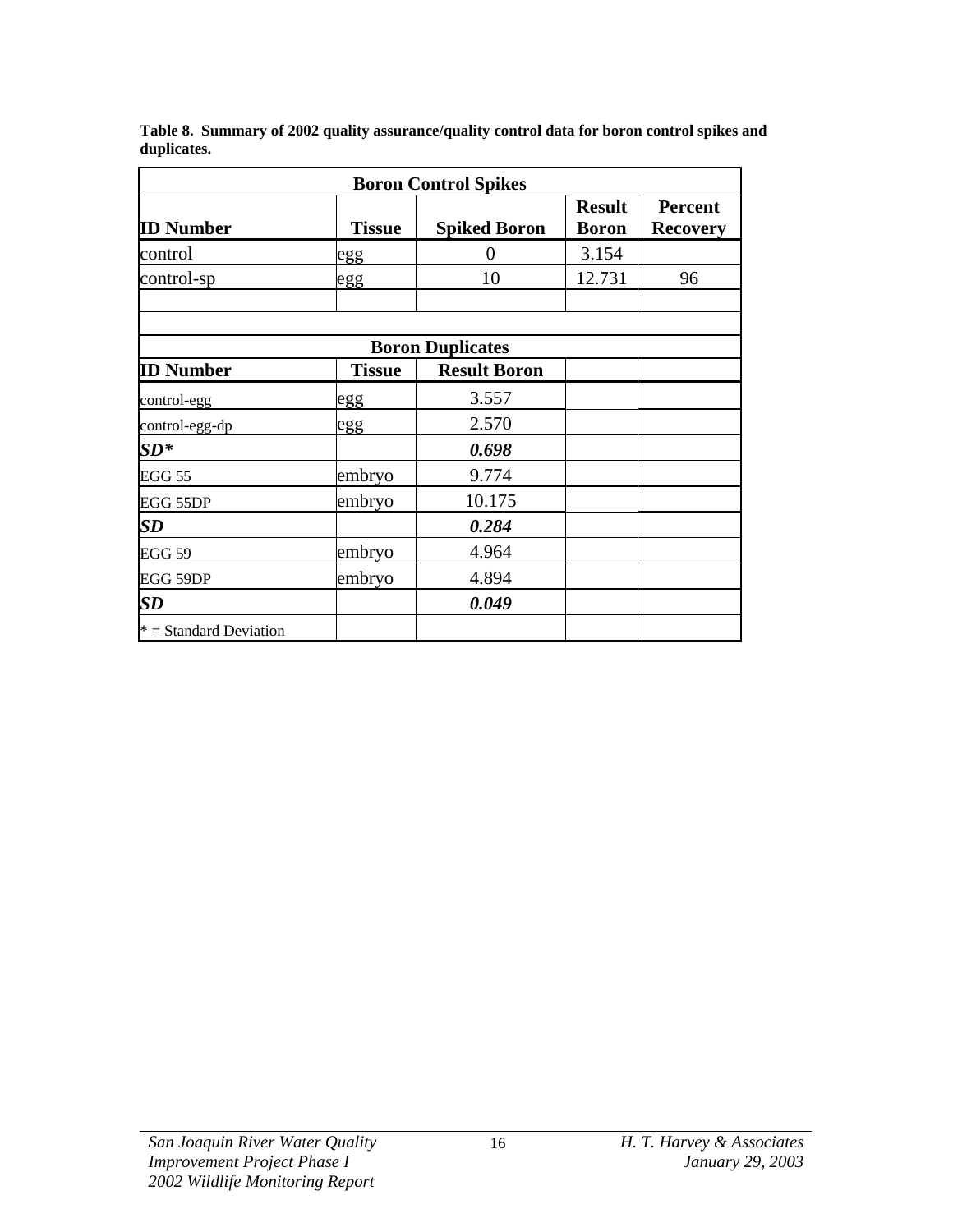### **DISCUSSION**

The census data indicate that the project site is utilized by bird species common in agricultural habitats in the San Joaquin Valley. Both species diversity and relative abundance are lower than would be expected in native, undisturbed habitats. The tall vegetation within the pasture in Section 2 provided nesting habitat for Red-winged Blackbirds (*Agelaius phoeniceus*). The irrigation of pastures and alfalfa provide temporary foraging opportunities for birds such and White-faced Ibis (*Plegadis chihi*), Whimbrels (*Numenius phaeopus*), and blackbirds. Swainson's Hawks, which are listed as threatened by the State of California, were observed foraging on the project site and one pair successfully nested just north of the project site. Three species listed as "species of concern" by the State of California, the Burrowing Owl (*Athene cunicularia*), the Loggerhead Shrike (*Lanius ludovicianus*), and the California Horned Lark (*Eremophila alpestris actia*) were observed nesting on the project site, and White-faced Ibis, another "species of concern" were observed foraging, but not nesting on the project site.

Eggs are the best biotic indicator for selenium transfer and toxic biological effects (Skorupa and Ohlendorf 1991, Ohlendorf *et al.* 1993). Less than 3 ppm (dry wt) eggselenium is the accepted population (or *geometric mean*) background level for birds (Skorupa and Ohlendorf 1991, CH2M-Hill *et al.* 1993, Maier and Knight 1994). Eight ppm (dry wt) egg-selenium is considered the threshold level at which the probability of decreased hatchability increases (Skorupa and Ohlendorf 1991, CH2M-Hill *et al.* 1993, Maier and Knight 1994). Eight ppm selenium is the approximate lower boundary for mean egg selenium levels associated with impaired hatchability for stilts and avocets in the Tulare Lake Basin (Skorupa and Ohlendorf 1991). Ten ppm (dry wt) selenium is the lower boundary for an individual egg associated with impaired embryo viability (Skorupa and Ohlendorf 1991). The threshold for mean egg-selenium associated with increased teratogenic effects in bird populations ranges from 13 to 24 ppm (Skorupa and Ohlendorf 1991, CH2M-Hill *et al.* 1993). The Cumulative Impact Report on impacts of agricultural evaporation basins in the southern San Joaquin Valley (CH2M-Hill *et al.* 1993) used the midpoint of 18 ppm selenium as the teratogenic threshold. Ohlendorf *et al.* (1993) reported that mean egg-selenium concentrations greater than 20 ppm were associated with increased reproductive impairment at the population level.

Based on additional data since 1993, the embryotoxicity threshold for Black-necked Stilts is between 6 and 7 ppm selenium (Skorupa 1998). Since stilt embryos have been shown to be more sensitive than avocets to *in ovo* selenium exposure (Skorupa 1998), it is assumed that it is safe to apply this threshold to recurvirostrids as a whole. In addition, based on updated recurvirostrid egg-selenium data, the USFWS has proposed increasing the performance standard for mitigation sites to a maximum geometric mean of 4.0 ppm selenium (J. Skorupa, pers. comm.).

More recently, additional papers on selenium toxicity thresholds have been published. A recent analysis of laboratory data for Mallards (CH2M-Hill 2000) suggests that there is a 10% depression in egg hatchability at 8.4 ppm egg-selenium concentration. Fairbrother *et al.* (1999) and Adams *et al.* (2002) have posited alternative selenium toxicity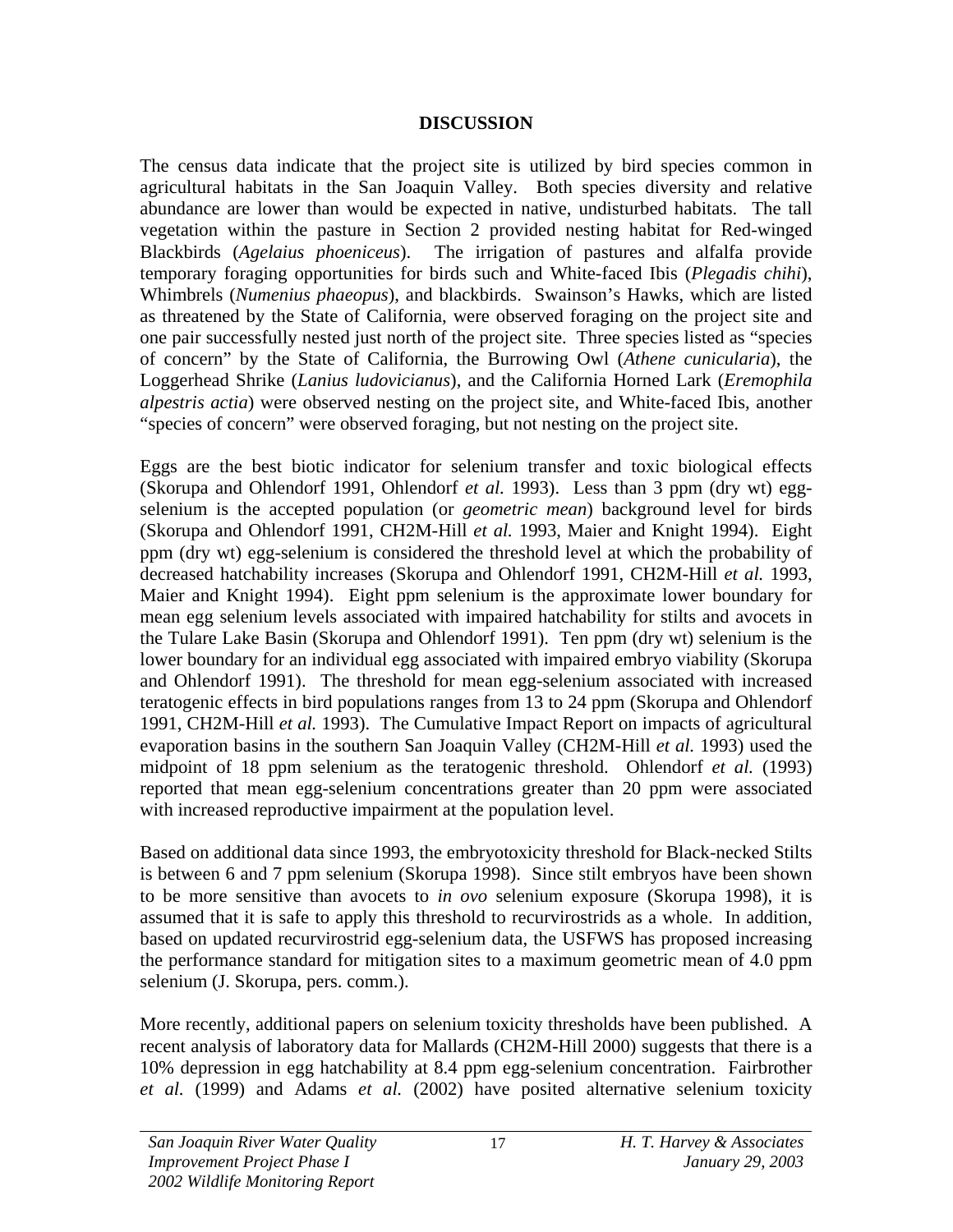thresholds for birds. Adams *et al.* (2002) argue that about 12 to 15 ppm selenium in Mallard eggs is required to create a 10% depression in egg hatchability based on a review of lab studies. The authors also argue that, based on their analysis of USFWS field data on stilts, a 10% depression in egg hatchability does not occur until a 21 to 31 ppm selenium threshold is reached. The above authors calculated threshold findings based on locating the EC 10 (*i.e.*, the concentration level at which ten per cent of the population is effected) level, whereas, Skorupa (1998) calculated the 6 to 7 ppm threshold by locating the EC 3 level.

All of the eggs sent for analysis by H. T. Harvey & Associates, including the reference eggs for Killdeer collected off the site, contained egg-selenium concentrations above the background level (3 ppm dry wt.) for shorebirds (CH2M-Hill et al. 1993). The Killdeer eggs from the project site contained selenium concentrations within the range (8-18 ppm dry wt) associated with an increased probability of reduced hatchability (CH2M-Hill et al. 1993). One of the reference Killdeer eggs contained selenium concentrations within that same range. The remaining four reference eggs for Killdeer contained selenium concentrations within the range (3 to 7.9 ppm) that has been associated with an increased probability of effects on avian reproduction. The combined recurvirostrid eggs from the project site contained one egg within the range (3 to 7.9 ppm) that has been associated with an increased probability of effects on avian reproduction, three eggs within the range (8-18 ppm dry wt) associated with an increased probability of reduced hatchability, and one egg was in the range  $(>18 \text{ ppm})$  that has been associated with a high probability of reproductive effects, including reduced hatchability and increased occurrence of embryo deformities (teratogenesis).

Previously collected data from various freshwater sites in the San Joaquin Valley detected low levels of egg-selenium content within Killdeer eggs (Table 9). Fifteen of these 18 Killdeer eggs (83%) contained less than 2 ppm selenium. Seventeen of these 18 eggs (94%) contained less than 2.3 ppm selenium. The median geometric mean eggselenium content for these 11 reference sites is 1.7 ppm. The elevated selenium levels found in the reference eggs for Killdeer collected from off the project site (mean  $= 6.7$ ) ppm, range 5.2 - 8.6 ppm) indicates that this set of eggs is not a true background but rather an indicator of the ambient selenium exposure from the project area. All of the Killdeer nests from which eggs were collected both on and off the project site were adjacent to or in close proximity to open drainwater ditches. These drainwater ditches were likely the source of the elevated selenium found in the sampled eggs.

Boron has been suggested to cause impacts to wildlife at the evaporation basins in the San Joaquin Valley (Ohlendorf *et al.* 1993). Boron has only one oxidation state (+3) with boric acid being the primary form in evaporation basins, but may convert to borax as evaporation concentrates the salts (Tanji and Grismer 1989). Boron bioconcentrates in aquatic organisms (plants and invertebrates), but evidence is lacking that biomagnification occurs in aquatic ecosystems (Maier and Knight 1991). Most sets of avian eggs from evaporation basins average <5 ppm boron (Ohlendorf *et al.* 1993). Current information indicates that slightly elevated egg boron does not cause embryotoxicity (Ohlendorf *et al.* 1993).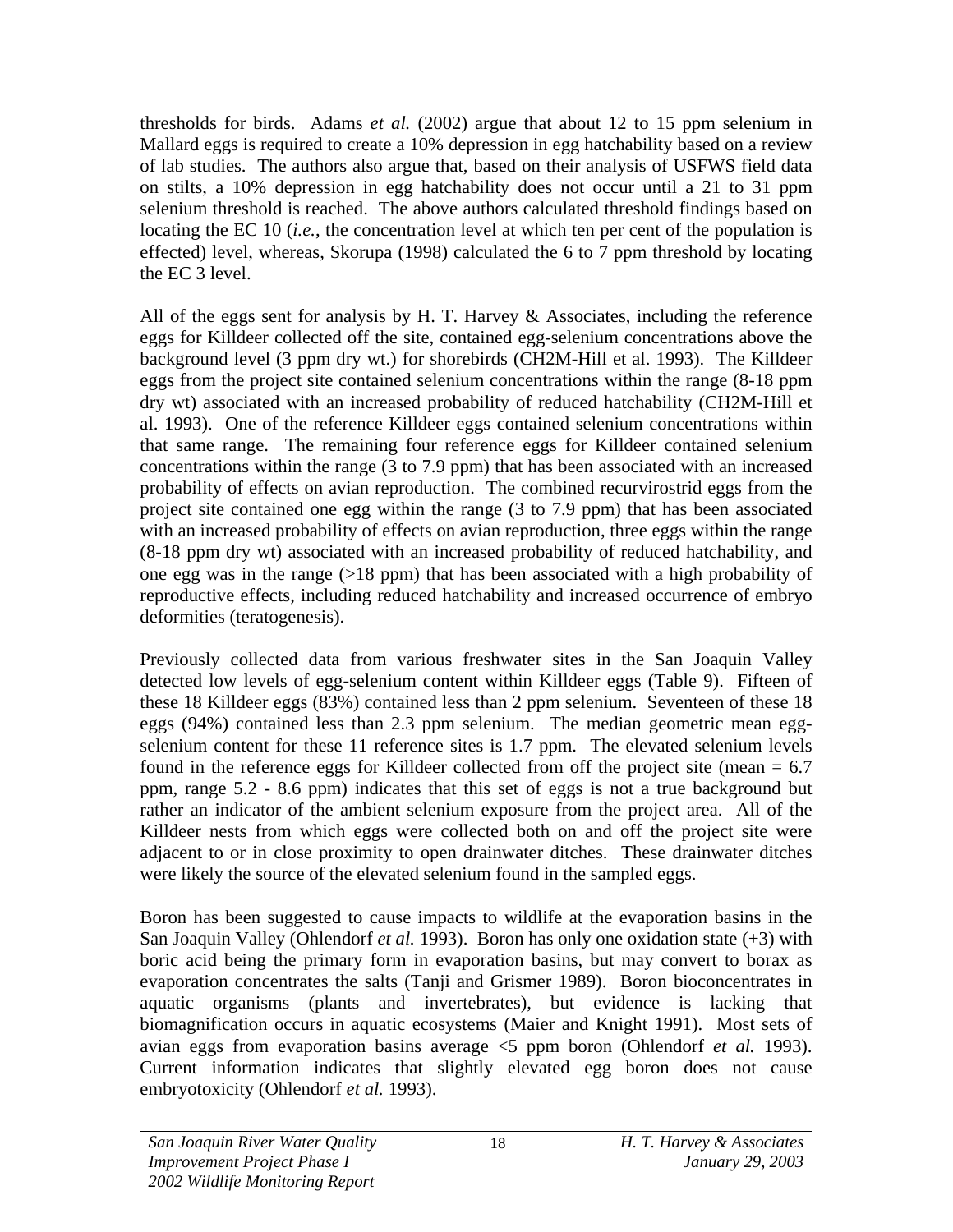| <b>Reference Site</b>          | <b>Sample Size</b> | <b>Geometric Mean Egg</b><br>Selenium (ppm) |
|--------------------------------|--------------------|---------------------------------------------|
| 1988 Semitropic Storage Basin  |                    | 1.9                                         |
| 1989 Corcoran Sewage Ponds     | 3                  | 1.8                                         |
| 1991 Corcoran Sewage Ponds     |                    | 1.7                                         |
| 1991 Kern NWR                  |                    | 0.6                                         |
| 1993 Kern NWR                  | 2                  | 1.2                                         |
| 1993 Pixley NWR                |                    | 1.0                                         |
| 1994 Westlake Demo Wetland     |                    | 2.2                                         |
| 1994 Buena Vista Canal         | ာ                  | 1.1                                         |
| 1995 Hacienda East Flood Basin |                    | 1.7                                         |
| 1996 Westlake Demo Wetland     | 3                  | 2.1                                         |
| 1997 Los Banos WMA             |                    | 2.2.                                        |

**Table 9. Killdeer egg-selenium content from freshwater reference sites in the San Joaquin Valley.**

Source: J. P. Skorupa, USFWS, unpublished data.

The results of boron analysis of the five Killdeer eggs collected from the project site (mean  $= 5.4$  ppm, range  $= 4.4 - 6.1$  ppm), the reference Killdeer eggs (mean  $= 3.6$  ppm, range  $= 3.0 - 4.2$  ppm), and the combined recurvirostrid eggs from the project site (mean  $= 6.0$  ppm, range  $= 4.9 - 10$  ppm), were slightly above 3 ppm dry weight background level. The presence of elevated boron-egg content indicates that boron should continue to be monitored in eggs collected from the project site.

The elevated selenium levels in reference Killdeer eggs collected in the vicinity of the project site indicate that pathways to selenium exposure may exist outside of the immediate project site, especially considering the background levels in true control Killdeer eggs collected elsewhere in the San Joaquin Valley. Thus, selenium contamination at this site may be complex relative to the rather straightforward agricultural drainwater basin systems. The current egg collection sample sizes are too small to address the complexities of selenium exposure pathways on and near the site. Therefore, increasing the number of eggs collected from Killdeer and recurvirostrids in future years should be considered.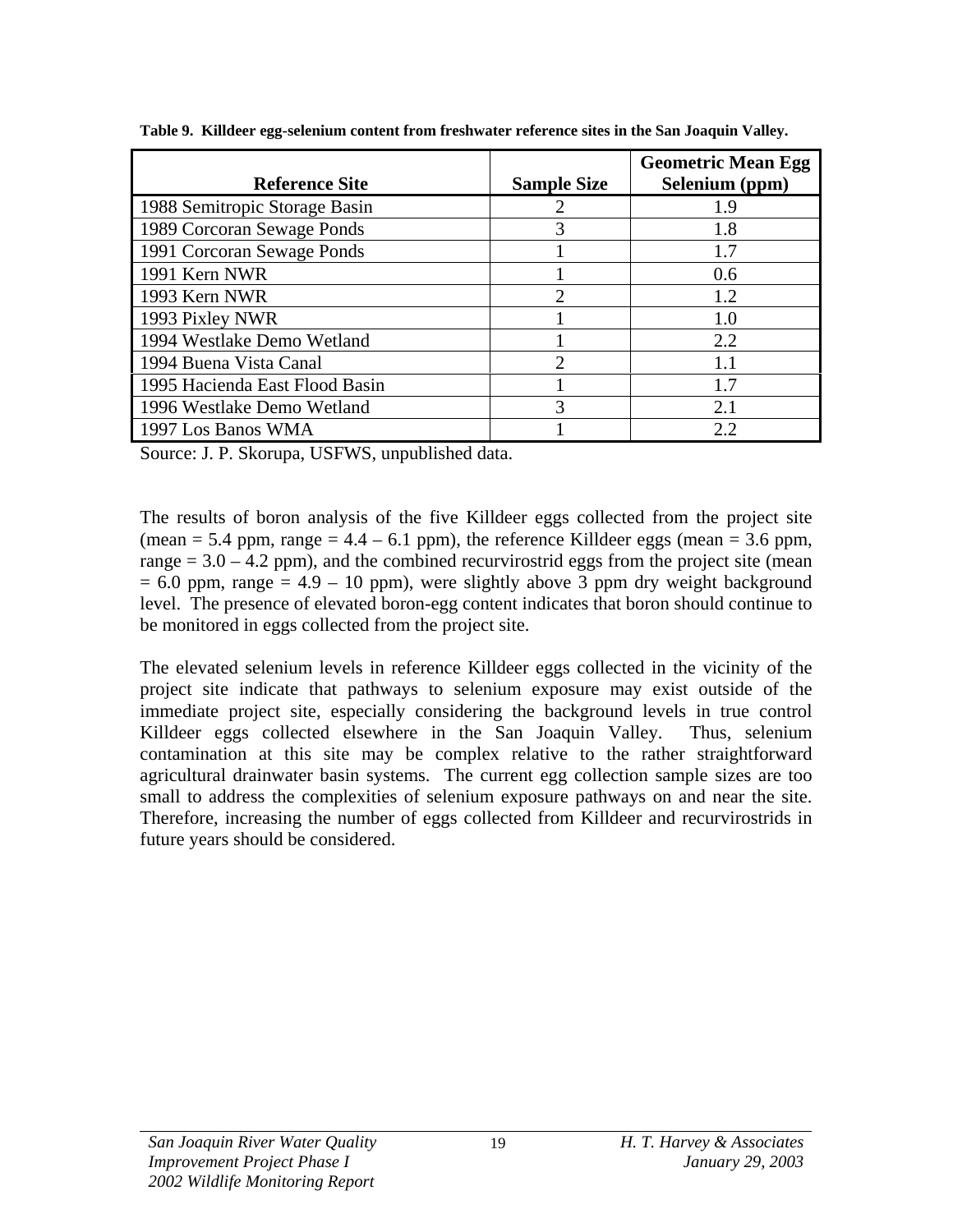## **LITERATURE CITED**

- Adams, W. J., K. V. Brix, M. Edwards, L. M. Tear, D. K. DeForest, and A. Fairbrother. 2002. Analysis of field and laboratory data to derive selenium toxicity thresholds for birds. Parametrix, Inc. Kirkland, Washington. 32 pp.
- CH2M-Hill. 2000. Relative Sensitivity of Avian Species to Selenium-related Reproductive Effects. Prepared for Chevron Richmond Refinery. 2485 Natomas Park Drive, Suite 600. Sacramento, CA 95833-2937.
- CH2M-Hill, H. T. Harvey & Associates, and Gerald L. Horner. 1993. Cumulative impacts of agriculture evaporation basins on wildlife. Prepared for Department of Water Resources.
- Environmental Science Associates (ESA). 1997. CVP Water Assignment from Mercy Springs District (Contract No. 14-06-200-3365A) to Pajaro Valley Water Management Agency, Preliminary Environmental Assessment. Prepared for Pajaro Valley Water Management Agency and Mercy Springs Water District. March 13, 1997.
- Fairbrother, A., K. V. Brix, J. E. Toll, S. McKay, and W. J. Adams. 1999. Egg Selenium concentrations as predictors of avian toxicity. *Human and Ecological Risk Assessment*. 5:1229-1253.
- Maier, K. J., and A. W. Knight. 1991. The toxicity of waterborne boron to *Daphnia magna* and *Chironomus decorus* and the effects of water hardness and sulfate on boron toxicity. Archives of Environmental Contamination and Toxicology 20:282- 287.
- Maier, K. J., and A. W. Knight. 1994. Ecotoxicology of selenium in freshwater systems. Reviews of Environmental Toxicology 134:31-48.
- Ohlendorf, H., J. Skorupa, M. K. Saiki, and D. A. Barnum. 1993. Food-chain transfer to trace elements to wildlife. pp. 596-603 *In* (R.G. Allen and C.M.U. Neals, eds.). Management of Irrigation and Drainage Systems: Integrated Perspectives, Proceedings of the 1993 National Conference on Irrigation and Drainage Engineering, American Society of Civil Engineers, New York, N.Y.
- Provost and Pritchard, Inc. 1999. CVP Water Supply Partial Contract from Mercy Springs Water District (Contract No. 14-06-200-3365A) to Pajaro Valley Water Management Agency, Santa Clara Valley Water District, and Westland Water District, Final Environmental Assessment and Finding of No Significant Impact. U. S. Bureau of Reclamation. April 12, 1999.